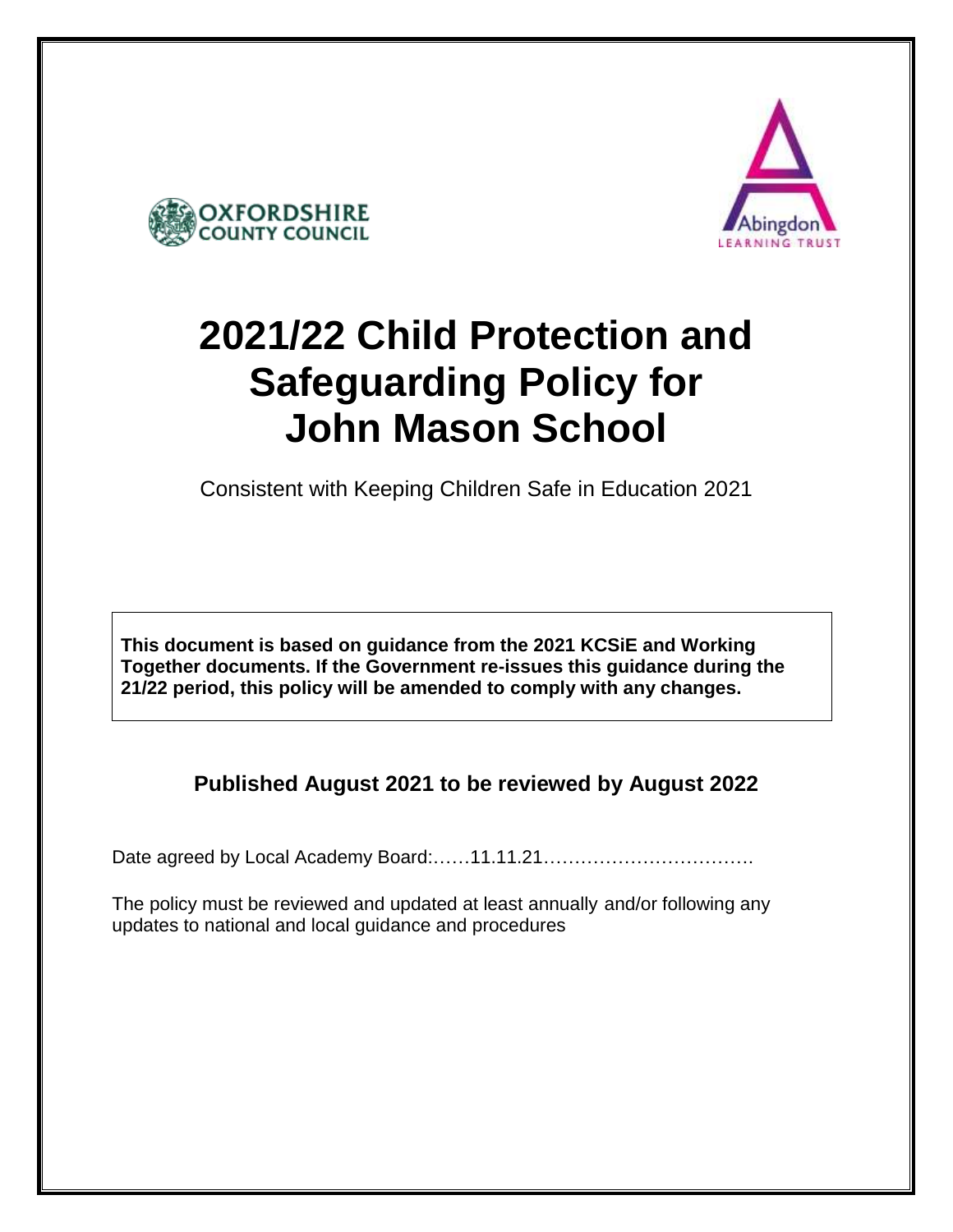| <b>Content</b>                                                                |                                    | Page           |
|-------------------------------------------------------------------------------|------------------------------------|----------------|
| Key personnel at our school                                                   | Table of key contacts              | 3              |
| Introduction                                                                  |                                    | $\overline{4}$ |
| Policy statement                                                              |                                    | 4              |
| <b>Definitions</b>                                                            |                                    | 5              |
| Aims                                                                          |                                    | 6              |
| Principles and values                                                         |                                    | 6              |
| Leadership and management                                                     |                                    | 6              |
| Record keeping                                                                |                                    | 7              |
| Confidentiality and information sharing                                       |                                    | 7/8            |
| Training                                                                      |                                    | 8              |
| Safeguarding children with Special<br><b>Education Needs and Disabilities</b> |                                    | 8              |
| Reporting and referring concerns                                              |                                    | 9/10/11        |
| Multi-agency working                                                          |                                    | 10             |
| Safer recruitment                                                             |                                    | 10/11          |
| Allegations                                                                   |                                    | 11/12          |
| Whistleblowing                                                                |                                    | 12             |
| Preventing radicalisation                                                     |                                    | 13             |
| Related safeguarding policies                                                 |                                    | 13/14          |
| Policy review                                                                 |                                    | 14             |
| Annex 1: Roles and responsibilities                                           | Staff responsibilities             | 15             |
|                                                                               | Senior management                  |                |
|                                                                               | responsibilities                   |                |
|                                                                               | LAB responsibilities               |                |
|                                                                               | <b>DSL responsibilities</b>        |                |
| Annex 2: Dealing with disclosures                                             | Dealing with Disclosures           | 18             |
|                                                                               | Guiding principles; seven R's      |                |
| Annex 3: Abuse and Neglect; definitions                                       | Abuse and neglect                  | 20             |
| and indicators                                                                | Physical abuse                     |                |
|                                                                               | <b>Emotional abuse</b>             |                |
|                                                                               | Sexual abuse                       |                |
|                                                                               | Neglect                            |                |
| Annex 4: Peer on Peer Abuse                                                   | Peer on Peer                       | 26             |
|                                                                               | Sexual violence and sexual         |                |
|                                                                               | harassment between pupils          |                |
| Annex 5: Online Safety                                                        |                                    | 28             |
| Annex 6: Safeguarding Issues                                                  | <b>Mental Health</b>               | 29             |
|                                                                               | Serious violence                   |                |
|                                                                               | Upskirting                         |                |
|                                                                               | Honour based abuse, including      |                |
|                                                                               | forced marriage and FGM            |                |
|                                                                               | Contextual safeguarding            |                |
|                                                                               | <b>Children Missing Education</b>  |                |
|                                                                               | <b>Child Sexual Exploitation</b>   |                |
|                                                                               | <b>Child Criminal Exploitation</b> |                |
|                                                                               | <b>County Lines</b>                |                |
|                                                                               | Domestic Abuse                     |                |
|                                                                               | Cyber crime                        |                |
|                                                                               | Homelessness                       | 34             |
| Annex 7: staff induction, awareness and                                       |                                    |                |
| training                                                                      |                                    |                |
| Annex 8: Contacts and links                                                   |                                    | 35             |

| -----<br>kev.<br>$-$ ers<br>וטוי | 'vame<br>ື | details<br>`ontact |
|----------------------------------|------------|--------------------|
|                                  |            |                    |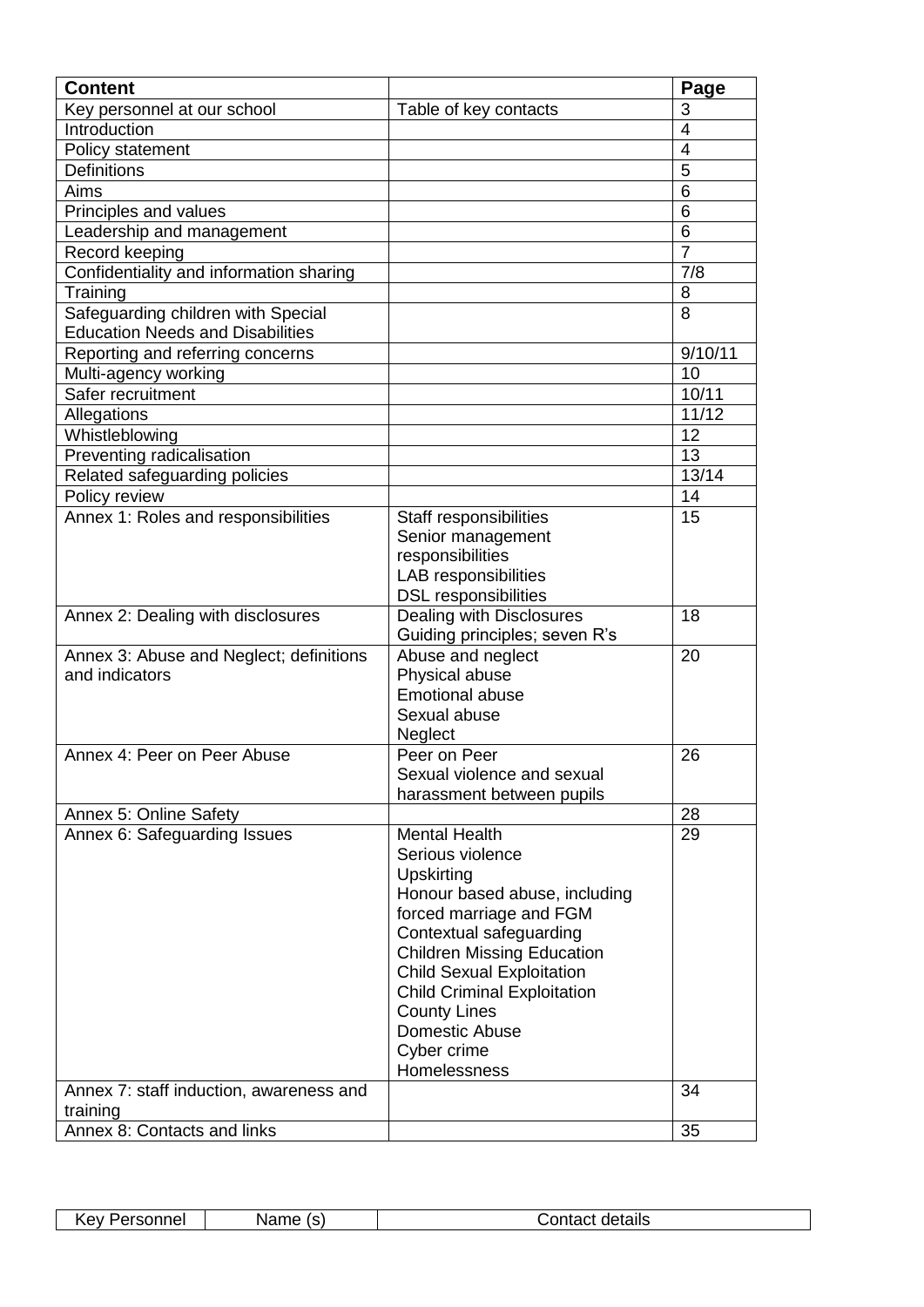| Designated<br>Safeguarding<br>Lead (DSL)                                                                                | Ms C Batcheldor                                                                                       | cbat0611@johnmason.oxon.sch.uk<br>01235 524664                    |
|-------------------------------------------------------------------------------------------------------------------------|-------------------------------------------------------------------------------------------------------|-------------------------------------------------------------------|
| Deputy DSL(s)                                                                                                           | Mr M Davies                                                                                           | Mat.Davies@johnmason.oxon.sch.uk<br>01235 524664                  |
| School's named<br>'Prevent' lead                                                                                        | Ms C Batcheldor                                                                                       | cbat0611@johnmason.oxon.sch.uk<br>01235 524664                    |
| Nominated<br>Safeguarding<br>Governor                                                                                   | Mr R Adams                                                                                            | Richard.Adams@johnmason.oxon.sch.uk                               |
| Chair of<br>Governors                                                                                                   | <b>Terry Watts</b>                                                                                    | terry.watts@johnmason.oxon.sch.uk                                 |
| Safeguarding<br><b>Trustee</b>                                                                                          | Lynn Fathers                                                                                          | lfathers@abingdonlearningtrust.org                                |
| <b>CEO</b>                                                                                                              | Dr Fiona Hammans                                                                                      | CEO@abingdonlearningtrust.org                                     |
| Education<br>Safeguarding<br>Advisory Team /<br><b>Local Authority</b><br>Designated<br><b>Officers</b><br>(LADO/ESATs) | Jo Lloyd (LADO)<br>Donna Crozier<br>Sandra Barratt<br>Lorna Berry<br><b>Becky Langstone</b><br>(ESAT) | 01865 810603<br>LADO/ESAT.safequardingchildren@oxfordshire.gov.uk |
| Locality<br>Community<br><b>Support Service</b><br>(LCSS) worker                                                        | Emma Walker                                                                                           | 07780490791                                                       |
| Multi Agency<br>Safeguarding<br>hub (MASH)                                                                              | Katrina Johnson                                                                                       | 0345 050 7666                                                     |
| Out of hours<br><b>Emergency Duty</b><br>Team (EDT)                                                                     |                                                                                                       | 08450 507666                                                      |
| Police                                                                                                                  |                                                                                                       | 101 or in<br>emergencies 999                                      |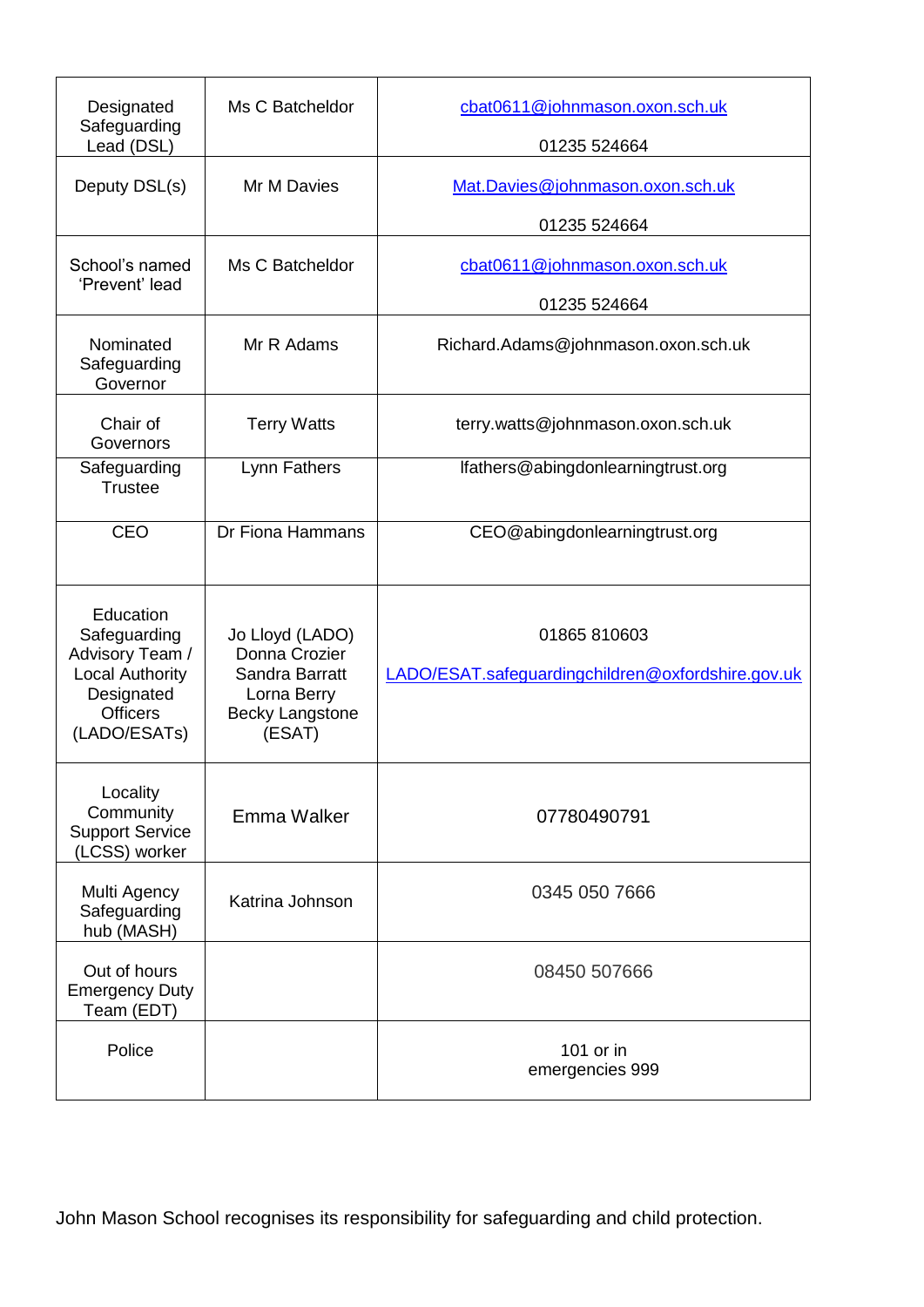#### **1. Introduction**

This policy has been developed in accordance with the principles established by the Children Act 1989; and in line with the following:

- "Keeping Children Safe in Education" 2021"
- "Working Together to Safeguard Children 2018"
- Oxfordshire Safeguarding Children Board guidelines

At John Mason School our Local Academy Board and Abingdon Learning Trust take seriously their responsibility under Section 11 of the Children Act and duties under "Working Together to Safeguard Children 2018" to safeguard and promote the welfare of children; to work together with other agencies to ensure adequate arrangements exist within our setting to identify and support those children who are suffering harm or are likely to suffer harm.

We recognise that all our staff and governors have a full and active part to play in protecting our pupils from harm, and that the child's welfare is our paramount concern.

Our school should provide a safe, caring, positive and stimulating environment that promotes the social, physical and moral development of the individual child free from discrimination or bullying where children can learn and develop happily.

This policy applies to all our staff, governors and volunteers working in our school.

This policy has been written in line with Keeping Children Safe in Education 2021

This policy should be used in conjunction with KCSIE 2021.

All staff will sign to confirm they have read and understood this policy in the CPoms Library.

#### **2. Policy Statement**

We recognise our moral and statutory responsibility to safeguard and promote the welfare of all children.

We make every effort to provide a safe and welcoming environment underpinned by a culture of openness where both children and adults feel secure, able to talk and believe that they are being listened to.

We maintain an attitude of 'it could happen here' where safeguarding is concerned.

The purpose of this policy is to provide staff, volunteers and governors with the framework they need to keep children safe and secure in our school and to inform parents and guardians how we will safeguard their children whilst they are in our care.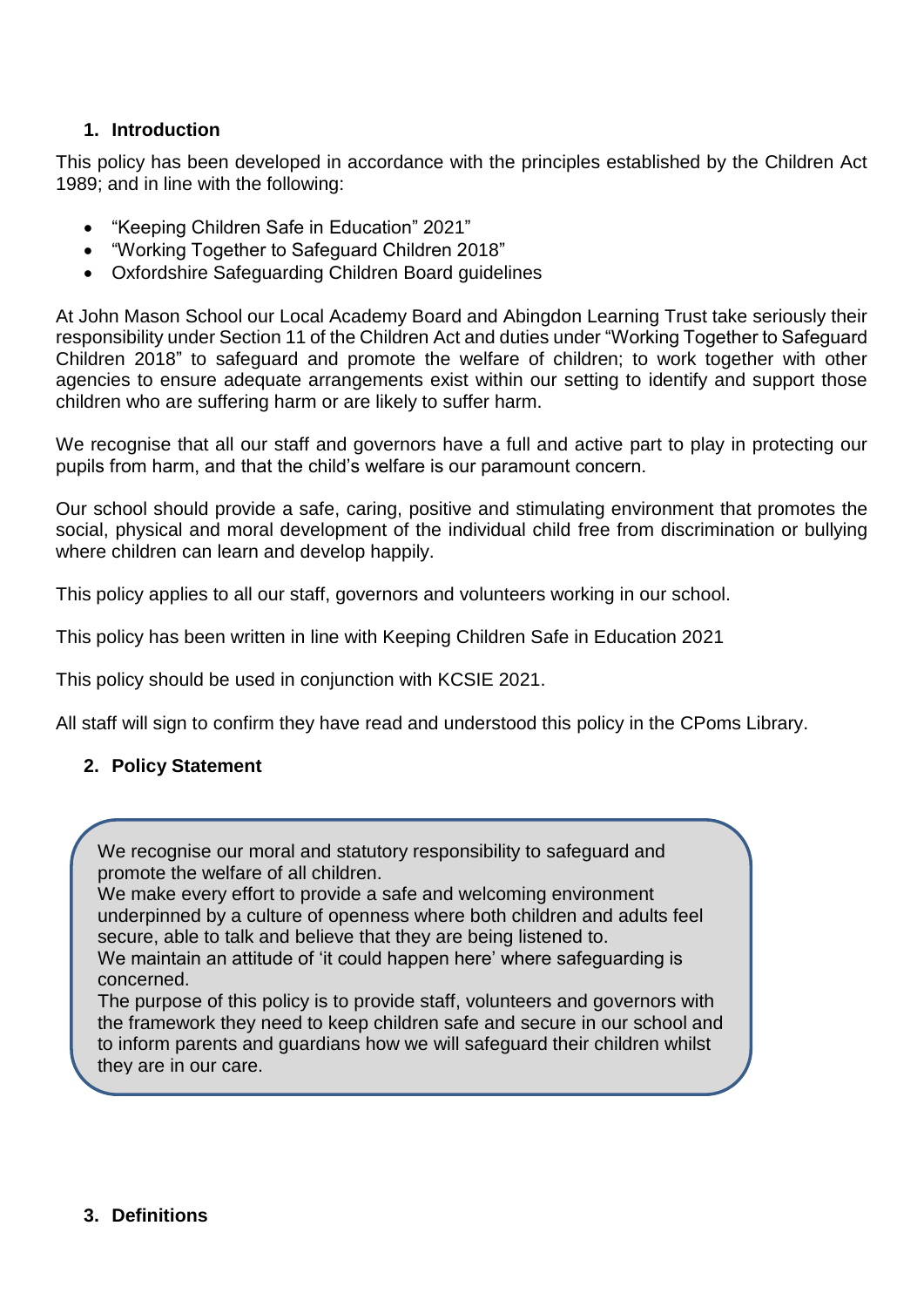*Safeguarding and promoting the welfare of children* is defined for the purposes of this guidance as:

- protecting children from maltreatment.
- preventing impairment of children's **mental and physical health** or development
- ensuring that children grow up in circumstances consistent with the provision of safe and effective care; and
- taking action to enable all children to have the best outcomes.

*Child protection* is an aspect of safeguarding but is focused on how we respond to children who have been significantly harmed or are at risk of significant harm.

The term *staff* applies to all those working for or on behalf of the school, full time or part time, in either a paid or voluntary capacity. This also includes parents and governors.

**Child** refers to all young people who have not yet reached their 18<sup>th</sup> birthday. On the whole, this will apply to all pupils of our school; however, the policy will extend to visiting children and students from other establishments.

**Parent** refers to birth parents and other adults in a parenting role for example, adoptive parents, stepparents, guardians and foster carers.

*Abuse* could mean neglect, physical, emotional or sexual abuse or any combination of these. Parents, carers and other people can harm children either by direct acts and / or failure to provide proper care. Explanations of these are given within the procedure document.

**DSL** refers to Designated Safeguarding Lead.

**DDSL** refers to Deputy Designated Safeguarding Lead.

**OSCB** refers to Oxfordshire Safeguarding Children Board.

**LCSS** refers to Locality Community Support Service.

**MASH** refers to Multi Agency Safeguarding Hub.

**DO** refers to the Designated Officer, also referred to as Local Authority Designated Officer (LADO/ESAT) now renamed as the Education Safeguarding Advisory Team (ESAT).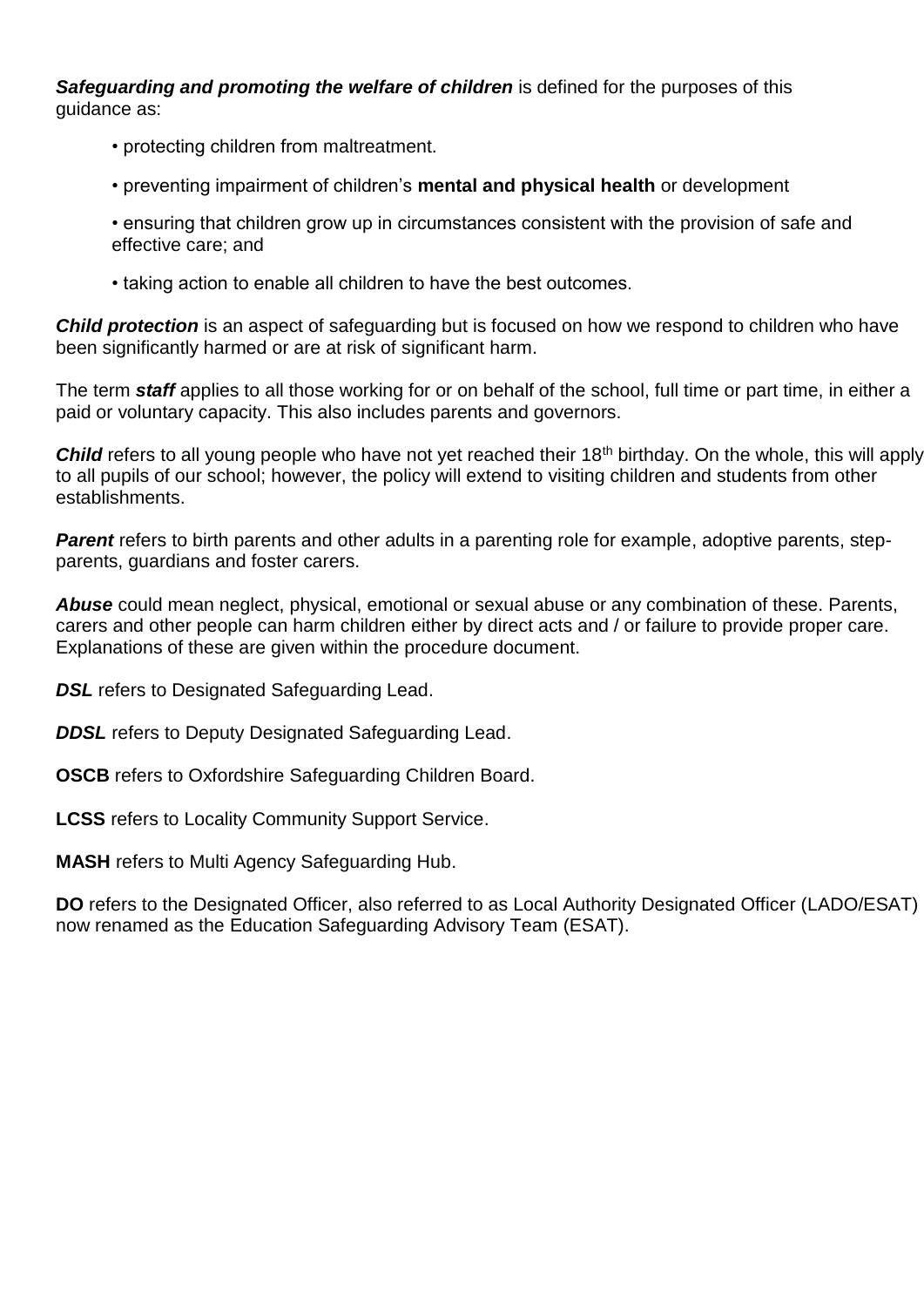#### **4. The aims of these procedures are:**

- To provide staff with the framework to promote and safeguard the wellbeing of children and in so doing ensure they meet their statutory responsibilities.
- To ensure consistent good practice across the school and ensure that safeguarding follows a whole school approach.

#### **5.** Principles and Values **The demonstrate our commitment of the commitment of protection**

Children have a right to feel secure and cannot learn effectively unless they do so.

All children have a right to be protected from harm.

All staff have a key role in prevention of harm and an equal responsibility to act on any suspicion or disclosure that may indicate a child is at risk of harm, either in the school or in the community, taking into account *contextual safeguarding*, (Annex 6) in accordance with the guidance.

We acknowledge that working in partnership with other agencies protects children and reduces risk and so we will engage in partnership working throughout the child protection process to safeguard children.

Whilst the school will work openly with parents as far as possible, it reserves the right to contact Children's Social Care or the police, without notifying parents if this is believed to be in the child's best interests.

We will always act in the best interests of the child and ensure that our decisions around safeguarding take a child-centred and coordinated approach.

## **6. Leadership and Management**

We recognise that staff anxiety around child protection can compromise good practice and so have established clear lines of accountability, training and advice to support the process and individual staff.

In this school, any individual can contact the Designated Safeguarding Lead (DSL) or the Deputies (DDSL) if they have concerns about a young person.

Our Head of School takes overall responsibility for safeguarding, ensuring the DSL and the DSL team are fulfilling their role.

There is a nominated safeguarding governor, Richard Adams, who will take leadership responsibility for safeguarding. The Secondary Director, Sarah Brinkley, will receive reports of allegations against the Head of School at John Mason School, in liaison with the CEO.

As an employer we follow safer recruitment guidance as set out in KCSIE 2021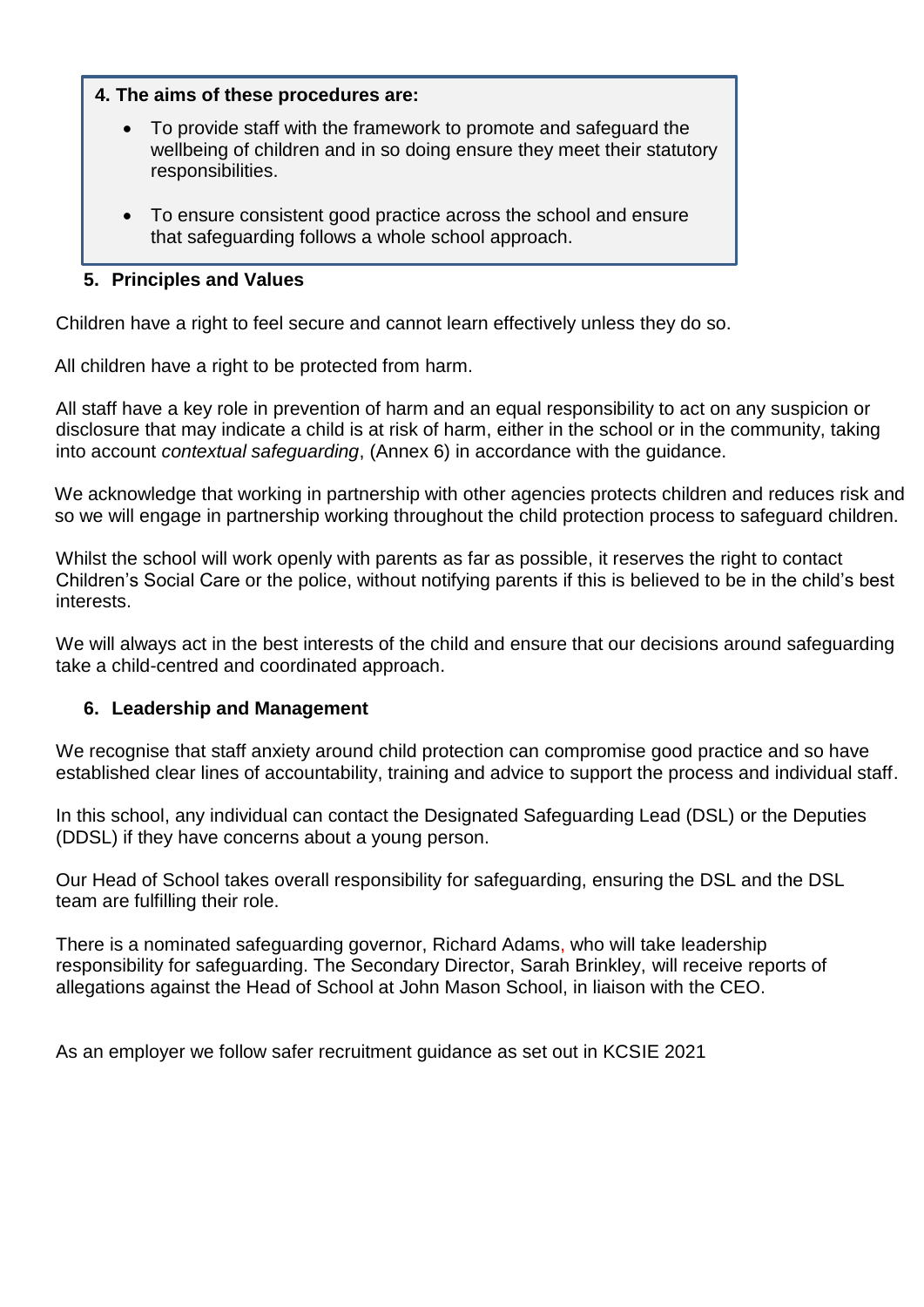# **7. Record Keeping**

- Staff will record any welfare concerns that they have about a pupil on the on CPoms. The incident will be added and DSL (and relevant Deputy DSL student manager) will be alerted via the alert function without delay. Records will be completed on the same day as the incident/event is reported to the staff member, using the child's words and facts, and will be signed and dated by the member of staff.
- All safeguarding concerns, discussions and decisions (and justifications for those decisions) will be recorded in writing. If members of staff are in any doubt about recording requirements, they should discuss their concerns with the DSL.
	- **Incident forms are completed online in CPOMS. In the event of a member of staff not having immediate access to CPOMS they may seek out any member of staff to support recording the incident. Names of staff involved in reporting and recording must be recorded.**
- Safeguarding records are kept for individual children and are maintained separately from all other records relating to the child in the school. Historical safeguarding records kept for individual children and are maintained separately from all other records relating to the child in the school in locked cabinets in relevant Student Managers offices. Current records are stored securely using CPoms. Safeguarding records are kept in accordance with General Data Protection Regulations (GDPR) and our own school GDPR policy and are retained centrally and securely by the DSL. Safeguarding records are shared with staff on a 'need to know' basis only.
- All safeguarding records will be transferred in accordance with GDPR to the child's subsequent school/setting, under confidential and separate cover. These will be given to the new DSL and a receipt of delivery will be obtained.
- Our record keeping procedures are in line with the KCSiE guidance.
- The Head of School will be kept informed of any significant issues by the DSL, if they are not the DSL.

# **8. Confidentiality and Information Sharing**

- John Mason School recognises that all matters relating to child protection are confidential. The Head of School or DSL will only disclose information about a pupil to other members of staff on a 'need to know' basis.
- All members of staff must be aware that whilst they have duties to keep any information confidential, they also have a professional responsibility to share information with other agencies to safeguard children.
- All staff must be aware that they cannot promise a child they will keep secrets which might compromise the child's safety or wellbeing.
- There is a lawful basis for child protection concerns to be shared with agencies who have a statutory duty for child protection.
- Governing bodies and proprietors should ensure relevant staff have due regard to the relevant data protection principles, which allow them to share (and withhold) personal information, as provided for in the Data Protection Act 2018 and the GDPR.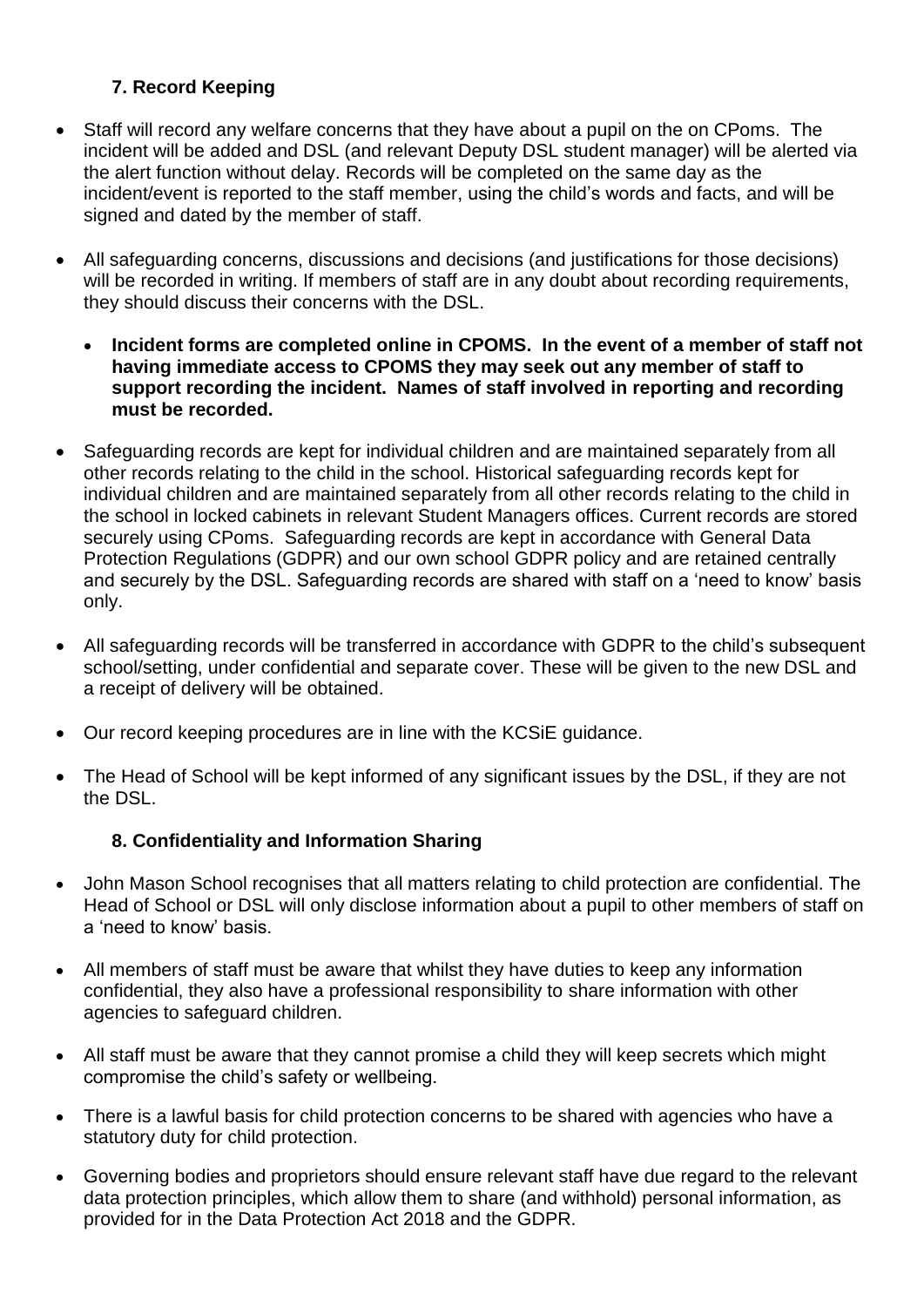- DfE Guidance on Information Sharing (July 2018) provides further detail. [https://www.gov.uk/government/publications/safeguarding-practitioners-information-sharing](https://www.gov.uk/government/publications/safeguarding-practitioners-information-sharing-advice)[advice](https://www.gov.uk/government/publications/safeguarding-practitioners-information-sharing-advice)
- OSCB provides advice on the Seven Golden Rules of Information Sharing [https://www.oscb.org.uk/wp-content/uploads/2019/07/The-Seven-Golden-Rules-for-Info-](https://www.oscb.org.uk/wp-content/uploads/2019/07/The-Seven-Golden-Rules-for-Info-Sharing.pdf)[Sharing.pdf](https://www.oscb.org.uk/wp-content/uploads/2019/07/The-Seven-Golden-Rules-for-Info-Sharing.pdf)
- Guidance to support schools with Data protection activity, including compliance with GDPR [Data Protection Tool Kit](https://www.gov.uk/government/publications/data-protection-toolkit-for-schools)

# **9. Training**

All staff in our school are expected to be aware of the signs and symptoms of abuse and must be able to respond appropriately.

Our DSL undergoes training to provide them with the knowledge and skills required to carry out their role. Our DSL and any members of our DSL team undergo their DSL training every 2 years through the OSCB to enable them to fulfil their role.

Training is provided for all staff to a generalist level every 3 years, regular updates around safeguarding are shared with staff regularly via short inset sessions, emails, Monday Briefings and the Thursday bulletin.

Separate training is provided to all new staff on appointment as part of their induction process which would also include Online Safety in future appointments.

Any update in national or local guidance will be shared with all staff in briefings and then captured in the next whole school training. This policy will be updated during the year to reflect any changes brought about by new guidance.

## **10. Safeguarding Children with Special Educational Needs and Disabilities**

John Mason School acknowledges that children with special educational needs (SEN) and disabilities can face additional safeguarding challenges as they may have an impaired capacity to resist or avoid abuse.

John Mason School will ensure that children with SEN and disabilities, specifically those with communication difficulties, will be supported to ensure that their voice is heard and acted upon.

Members of staff are encouraged to be aware that children with SEN and disabilities can be disproportionally impacted by safeguarding concerns such as bullying. All members of staff will be encouraged to appropriately explore possible indicators of abuse such as behaviour/mood change or injuries and not to assume that they are related to the child's disability and be aware that children with SEN and disabilities may not always outwardly display indicators of abuse.

## **11.Reporting and referring concerns**

KCSIE 2021 states: "No single practitioner can have a full picture of a child's needs and circumstances. If children and families are to receive the right help at the right time, **everyone** who comes into contact with them has a role to play in identifying concerns, sharing information and taking prompt action".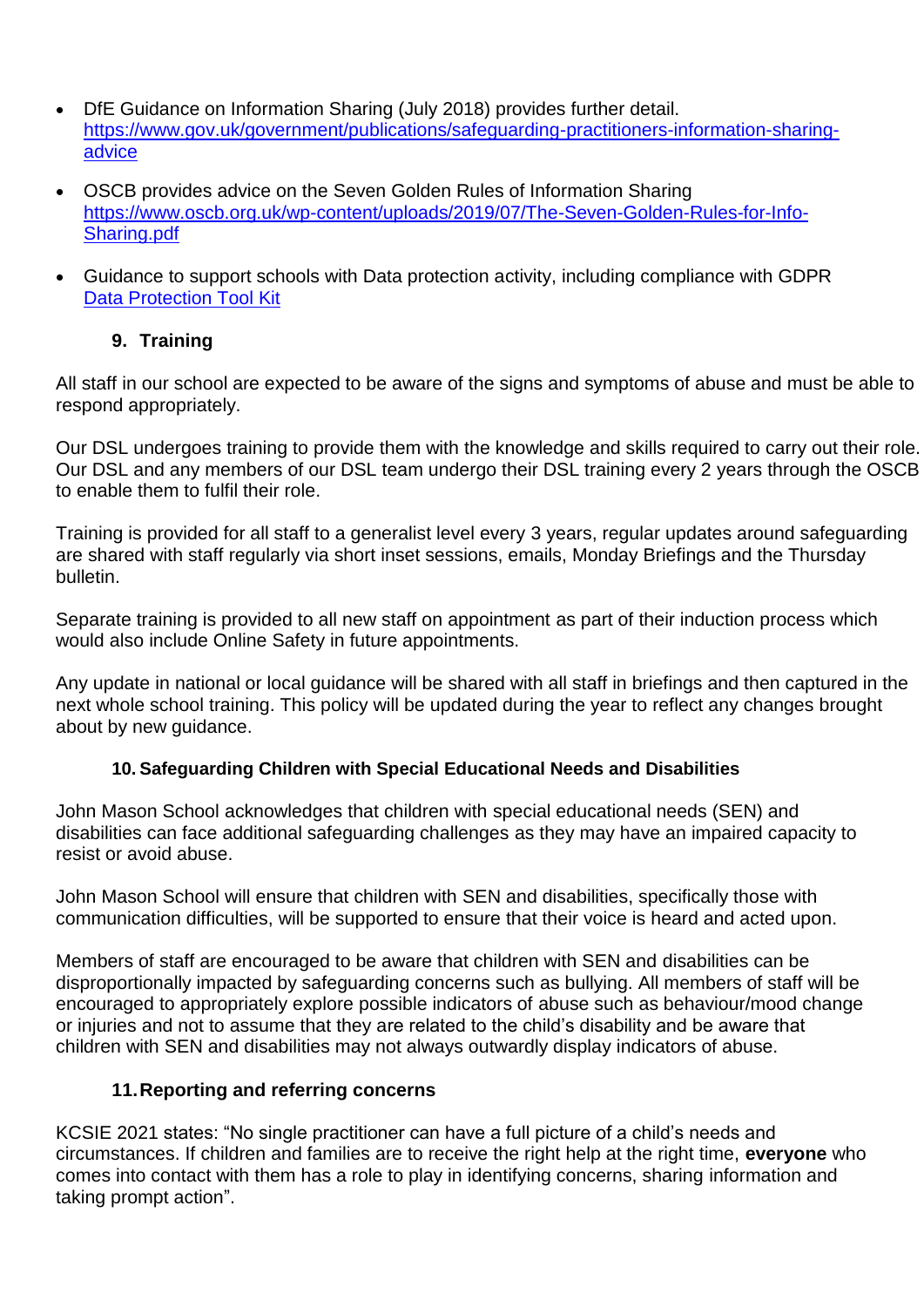In our school we recognise the importance of sharing information and reporting concerns to help ensure children are protected.

The following procedures apply to all staff working in the school and will be covered by training to enable staff to understand their role and responsibility.

The aim of our procedures is to provide a robust framework which enables staff to take appropriate action when they are concerned that a child is being harmed or is at risk of harm.

The prime concern at all stages must be the interests and safety of the child. Where there is a conflict of interest between the child and an adult, the interests of the child must be paramount.

All staff are aware that very young children with those with disabilities, special needs or with language delay may be more likely to communicate concerns with behaviours rather than words. Additionally, staff will question the cause of knocks and bumps in children who have limited mobility which will include children visiting the site as well as those who are pupils.

#### **If a member of staff suspects abuse, spots signs or indicators of abuse, mental health concerns or they have a disclosure of abuse made to them they must:**

- 1. Make an initial record of the information by adding an incident to CPOMS and alerting the DSL and relevant deputy DSL (Student Manager).
- 2. Report it to the DSL/DDSL immediately.
- 3. The DSL will consider if there is a requirement for immediate medical intervention, however urgent medical attention should not be delayed if the DSL is not immediately available.
- 4. Make an accurate factual record as soon as possible and within 24 hours of the occurrence, of all that has happened, including details of:
	- Dates and times of their observations
	- Dates and times of any discussions in which they were involved
	- Any injuries
	- Explanations given by the child / adult
	- What action was taken
	- Any actual words or phrases used by the child
	- Any questions the staff member asked (remembering not to ask any leading questions)

All CPOMS Incident records are allocated to the author along with the date and time.

5. In the absence of the DSL or their Deputy, be prepared to refer directly to Children's Social Care (MASH?) (and the police if appropriate), if there is the potential for immediate significant harm or to carry out a no names consultation with LCSS, if appropriate.

#### **Following a report of concerns, the DSL must:**

- 1. Decide whether there are sufficient grounds for suspecting significant harm, in which case a referral must be made to Children's Social Care (MASH?) and the police if it is appropriate. The rationale for this decision should be recorded by the DSL.
- 2. Normally the school should try to discuss any concerns about a child's welfare with the family and where possible, seek their agreement before making a referral to Children's Social Care.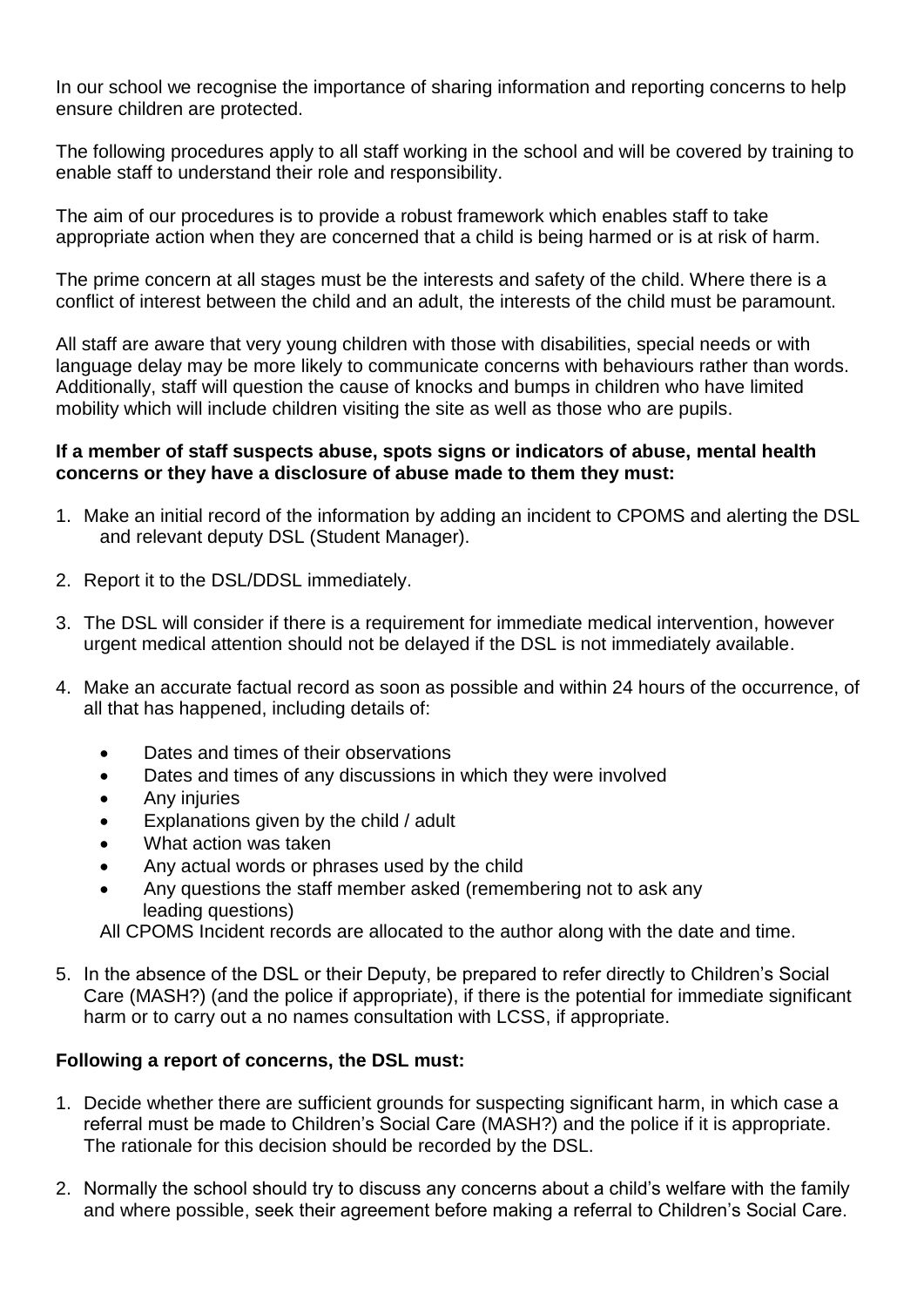However, in accordance with DfE guidance, this should only be done when it will not place the child at increased risk or could impact a police investigation. Where there are doubts or reservations about involving the child's family, the DSL should clarify with Children's Social Care or the police whether the parents should be told about the referral and, if so, when and by whom. This is important in cases where the police may need to conduct a criminal investigation. The child's views should also be taken into account.

- 3. If there are grounds to suspect a child is suffering, or is likely to suffer, significant harm the DSL (or Deputy) must contact Children's Social Care via MASH, sharing:
	- i. the known facts
	- ii. any suspicions or allegations
	- iii. whether or not there has been any contact with the child's family.

The MASH can be contacted by phone on **0345 050 7666.**

- 4. If a child is in immediate danger and urgent protective action is required, the police must be called. The DSL/DDSL must then notify Children's Social Care of the occurrence and what action has been taken.
- 5. When a pupil needs *urgent* medical attention call an ambulance. If there is suspicion of parental abuse causing the medical need, the DSL or their Deputy should seek immediate advice from the MASH about informing the parents, remembering that parents should normally be informed if a child requires urgent hospital attention. However, as in all cases, if it is felt this could put the child more at risk then all action should be taken in the best interests of the child.
- 6. If there is not considered to be a risk of significant harm, the DSL/DDSL will either actively monitor the situation, consider the Early Help process or contact the LCSS for a no names consultation.

## **All contact details are in ANNEX 8.**

## **12.Multi-agency Working**

John Mason School recognises and is committed to its responsibility to work with other professionals and agencies in line with statutory guidance.

Schools are not the investigating agency when there are child protection concerns. We will, however, contribute to the investigation and assessment processes as required. John Mason School recognises the importance of multi-agency working and will support attendance at relevant safeguarding meetings, including Child Protection Conferences, Core Groups, Strategy Meetings, Child in Need meetings or other early help multi-agency meetings.

The School Leadership Team and DSL/DDSL will work to establish strong and co-operative relationships with relevant professionals in other agencies.

#### **13.Safer Recruitment**

 John Mason School is committed to ensuring the development of a safe culture and that all steps are taken to recruit staff and volunteers who are safe to work with our pupils and staff. **Jane Howse must be notified in advance of plans to any bring adults onto the school site as a visitor or a volunteer.** Volunteers and visitors undergo similar safeguarding considerations as employees.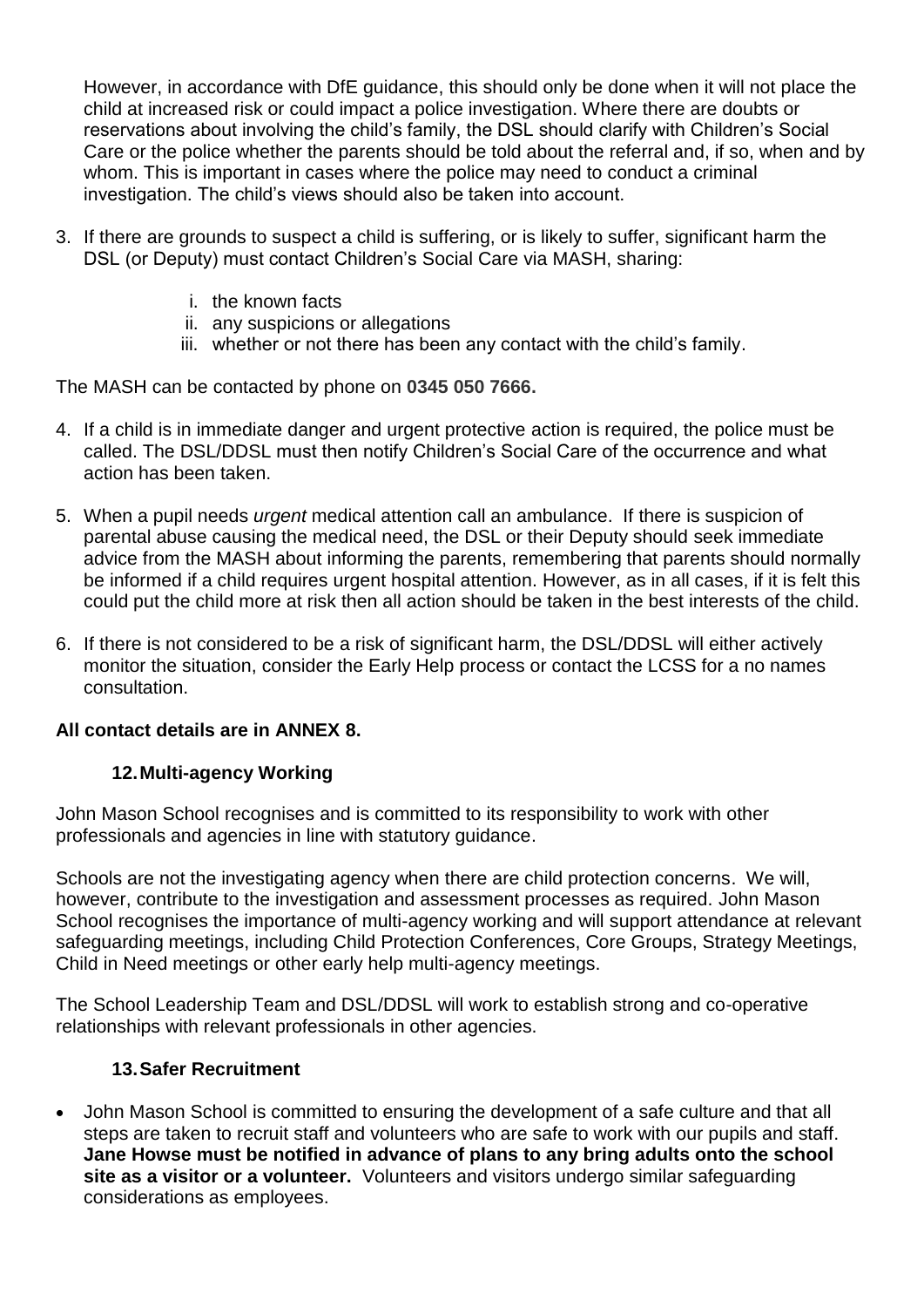- The Local Academy Board and Leadership Team are responsible for ensuring that the school follows safe recruitment processes outlined within guidance.
- John Mason School is responsible for ensuring that the school maintains an accurate Single Central Record (SCR) in line with statutory guidance.
- The Local Academy Board will ensure that at least one of the people who conducts a recruitment interview has completed safer recruitment training.
- We are also committed to supporting the statutory guidance from the Department for Education on the application of the Childcare (Disqualification) Regulations 2009 and related obligations under the Childcare Act 2006 in schools.
- We advise all staff to disclose any reason that may affect their suitability to work with children that could be a transferable risk to their role.

#### **14.Allegations against staff or volunteers**

This procedure should be used in all cases in which it is alleged a member of staff or volunteer in a school, or another adult who works with children has:

- **behaved in a way that has harmed a child, or may have harmed a child;**
- **possibly committed a criminal offence against or related to a child; or**
- **behaved towards a child or children in a way that indicates he or she would pose a risk of harm to children.**
- **Behaved or may have behaved in a way that indicates they may not be suitable to work with children**

In dealing with allegations or concerns against an adult, staff must:

- Report any concerns about the conduct of any member of staff or volunteer to the Head of School as soon as possible.
- If an allegation is made against the Head of School, the concerns need to be raised with the Chair of Governors or Secondary Director as soon as possible. If the Chair of Governors or Secondary Director is not available, then the Designated Officer team for Oxfordshire should be contacted directly.
- Whilst schools are not the employer of supply staff, they should ensure allegations are dealt with properly. In no circumstances should a school decide to cease to use a supply staff due to safeguarding concerns, without finding out the facts and liaising with the local authority designated officer team (LADO/ESAT/ESAT) to determine a suitable outcome. Further information can be found in KCSiE 2021
- There may be situations when the Head of School or Chair of Governors/ Secondary Director will want to involve the police immediately, for example, if the person is deemed to be an immediate risk to children or there is evidence of a possible criminal offence.
- Once an allegation has been received by the Head of School or Chair of Governors/Secondary Director, they will contact the LADO/ESAT/ESAT team on 01865 810603 or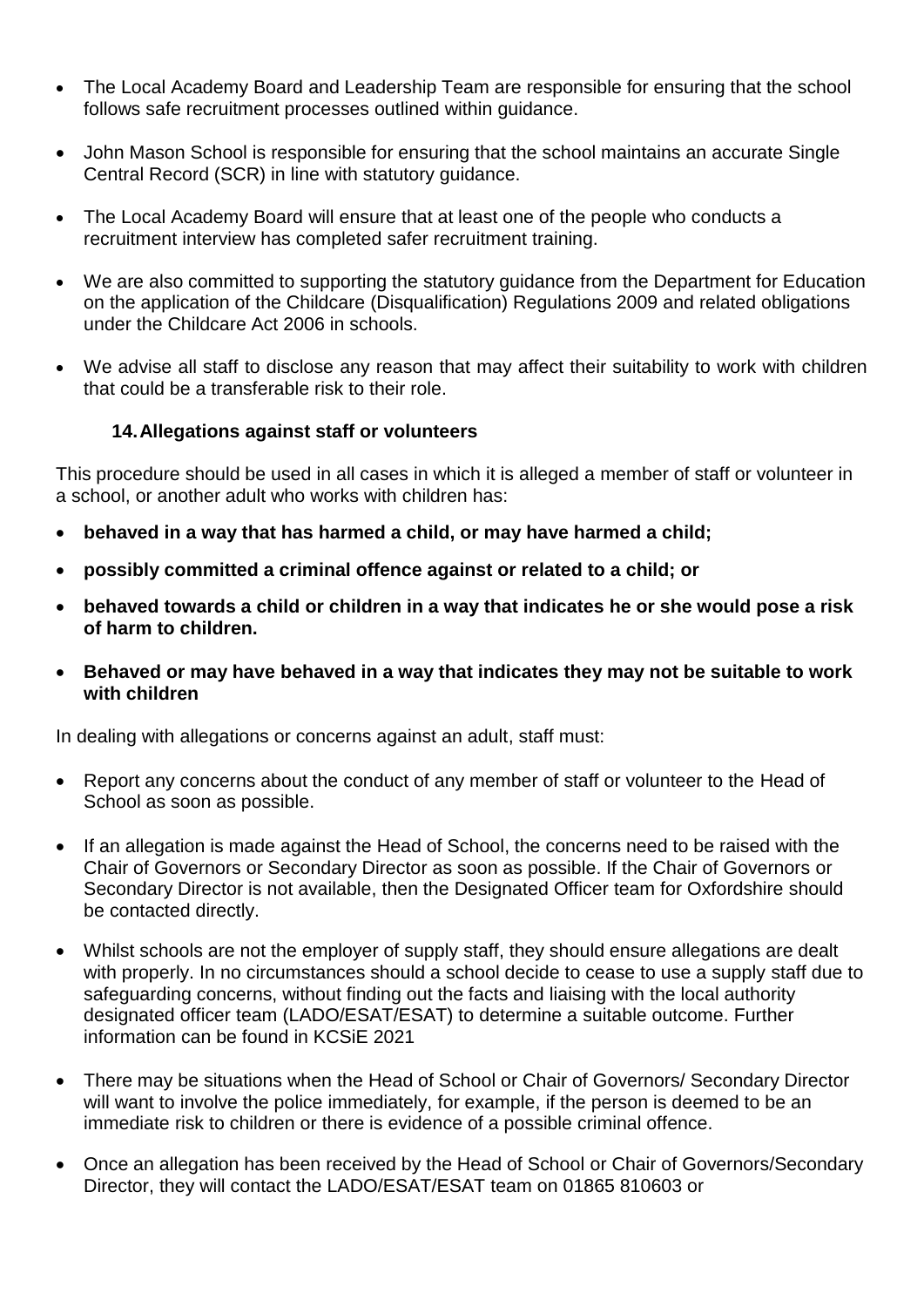[LADO/ESAT.safeguardingchildren@oxfordshire.gov.uk](mailto:lado.safeguardingchildren@oxfordshire.gov.uk) as soon as possible and before carrying out any investigation into the allegation other than preliminary enquiries.

In liaison with the LADO/ESAT/ESAT team, the school will determine how to proceed and if necessary, a referral will be made to the MASH and/or the police.

The LADO/ESAT/ESAT team in Oxfordshire is currently staffed by Jo Lloyd, Donna Crozier, Sandra Barratt and Lorna Berry.

The team will assess the information provided and advise on next steps, in line with KCSIE 2021 part 4, and Oxfordshire County Council's Designated Officers' local procedures.

## **15.Whistleblowing in a Safeguarding Context**

While the school has a separate whistleblowing policy, this is a summary that outlines the process when there is a concern that safeguarding issues have not been reported or followed correctly.

This does not replace the whistleblowing policy and should be read in conjunction with the school policy.

**Whistleblowing** is a term that is used when staff want to report a concern within their organisation that involves their manager or a person senior to them in the organisation which may prevent them from following the normal reporting systems.

There are a limited number of areas that can be called Whistleblowing, and the policy protects staff from being punished for raising concerns.

Within John Mason School, the Head of School Adrian Rees is the senior manager and responsible for all staff. If you are concerned that any member of staff within the school is not following safeguarding processes or behaving in a way that is placing children at risk, you should, in the first place, make the Head of School aware.

If your concern is about the Head of School, you should raise this with Sarah Brinkley, Secondary Director, via sbrinkley@abingdonlearningtrust.org

If you would prefer to raise your concerns outside of the school, then you are able to contact the NSPCC whistleblowing line on 0800 028 0285 or email [help@nspcc.org.uk](mailto:help@nspcc.org.uk) for national organisations or make contact with Oxfordshire County Council.

If you believe that a member of the school staff is harming a child (an allegation) and this has been reported to the Head of School and no / insufficient action has been taken, or the member of staff you have concerns about is the Head of School, then you are able to contact the Designated Officers team (LADO/ESAT/ESAT) on 01865 810603 or email [LADO/ESAT.safeguardingchildren@oxfordshire.gov.uk](mailto:lado.safeguardingchildren@oxfordshire.gov.uk)

If you believe that a child is being abused by individuals outside the school, you can make a referral to Children's Social Care by calling the MASH on: **0345 050 7666** (office hours) or **08450 507666** (outside of office hours).

Further guidance for staff can be accessed through:

[https://www.gov.uk/government/publications/what-to-do-if-youre-worried-a-child-is-being-abused--](https://www.gov.uk/government/publications/what-to-do-if-youre-worried-a-child-is-being-abused--2) [2](https://www.gov.uk/government/publications/what-to-do-if-youre-worried-a-child-is-being-abused--2) and through the NSPCC website<https://www.nspcc.org.uk/what-is-child-abuse/types-of-abuse/>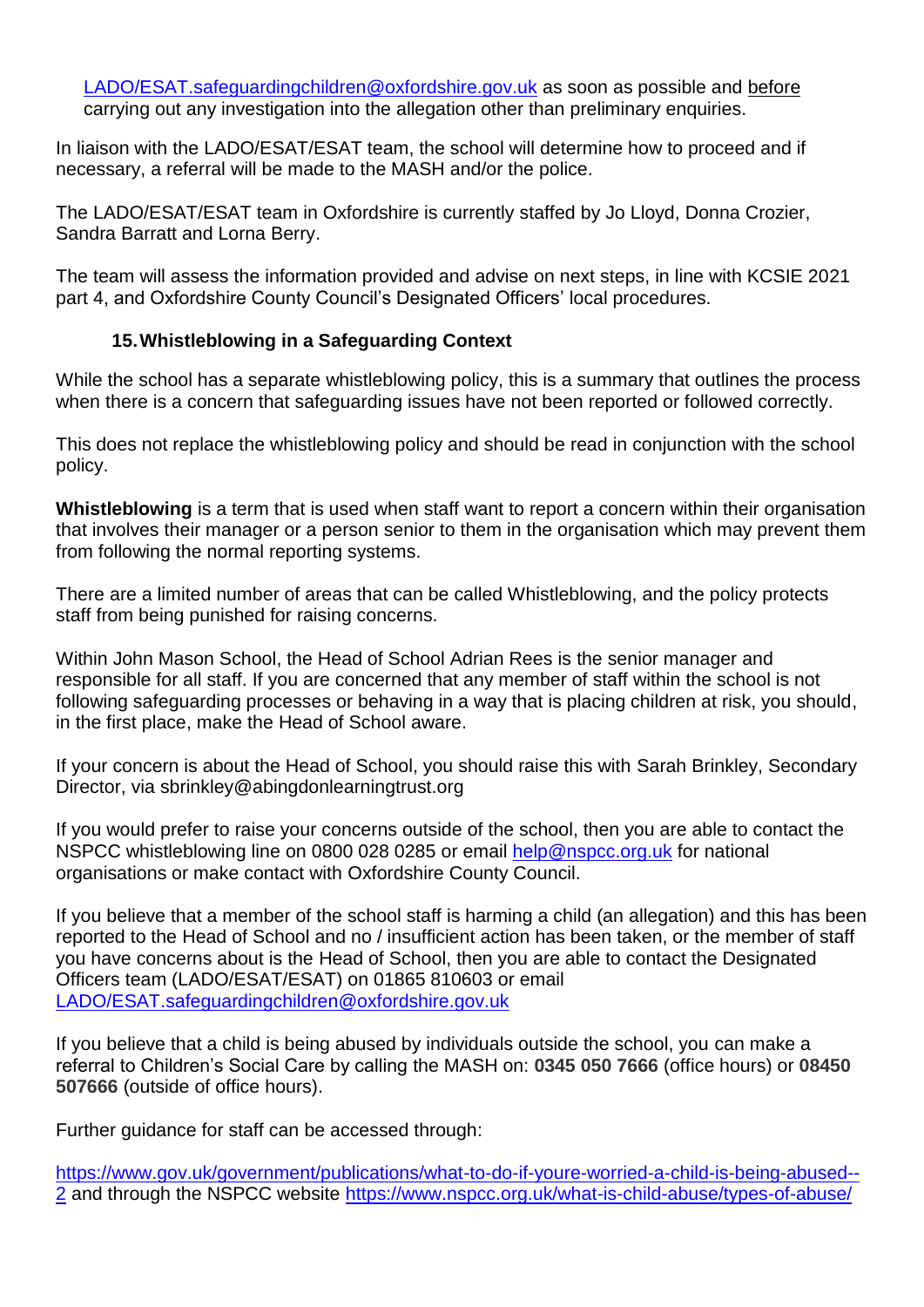## **16.Preventing radicalisation**

All of our staff will undergo online Prevent Awareness training to support them in identifying radicalisation and in understanding what steps they need to take to protect the children and families in our school.

This offers an introduction to the Prevent duty and explains how it aims to safeguard vulnerable people from being radicalised, supporting terrorism or becoming terrorists themselves.

[http://www.elearning.prevent.homeoffice.gov.uk](http://www.elearning.prevent.homeoffice.gov.uk/)

#### **Prevent Referrals**

This package builds on the Prevent awareness eLearning training. It is designed to make sure that when we share a concern that a vulnerable individual may be being radicalised, that the referral is robust, informed and with good intention, and that the response to that concern is considered, and proportionate.

<https://www.elearning.prevent.homeoffice.gov.uk/preventreferrals>

## **Channel Awareness**

This training package is for anyone who may be asked to contribute to, sit on, or even run a Channel Panel. It is aimed at all levels, from a professional asked to input and attend for the first time, to a member of staff new to their role and organising a panel meeting.

<https://www.elearning.prevent.homeoffice.gov.uk/channelawareness>

link to OSCB guidance on PREVENT<https://www.oscb.org.uk/safeguarding-themes/prevent/>

## **17.Related Safeguarding Policies**

This policy should be read in conjunction with the policies and procedures as listed below:

- Behaviour Management, linked to the Use of Physical Intervention within the Code of Conduct, Safer working practice for adults working with young people.
- JMS Online Safety Policy
- Social Media (within the Code of Conduct, Safer working practice for adults working with young people).
- Anti-Bullying
- Data Protection and Information Sharing (Trust policy)
- Image Use
- Relationship & Sex Education
- Personal and Intimate Care (within the Code of Conduct, Safer working practice for adults working with young people).
- Health and Safety
- Attendance
- Risk Assessments (e.g. school trips, use of technology)
- First Aid and Accidents
- Staff Behaviour Policy (within the Code of Conduct, Safer working practice for adults working with young people. And Acceptable Use of Technology)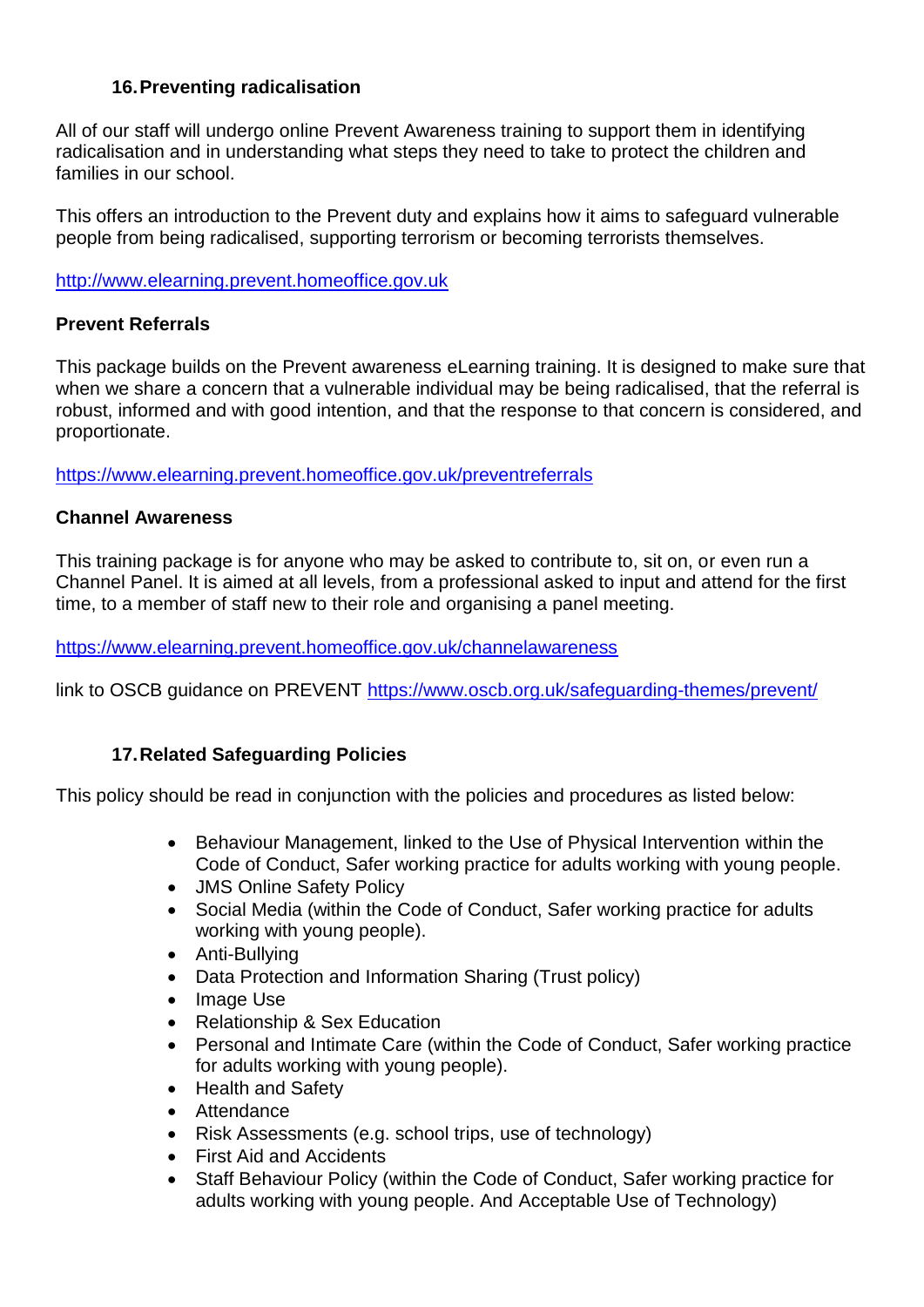- Safer Recruitment
- Whistleblowing (Trust policy)

## **18.Policy review**

As a school, we review this policy at least annually in line with DfE, OSCB and OCC requirements and other relevant statutory guidance.

#### **Date approved by Local Academy Board:**

**Date reviewed by Local Academy Board: 01/10/2021**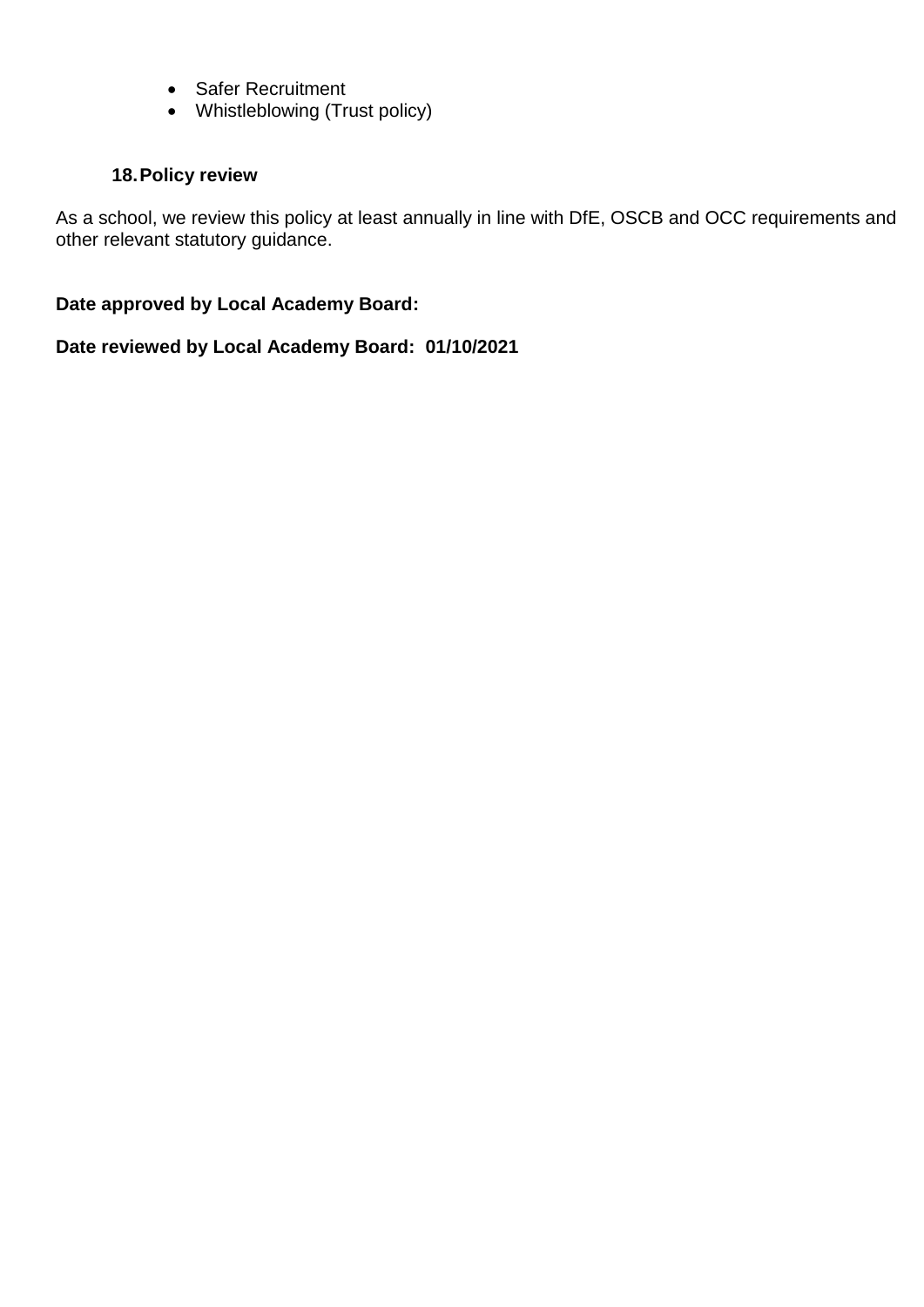# **Roles and Responsibilities within John Mason School,**

# **1) Staff responsibilities**

All staff have a key role to play in identifying concerns early and in providing help for children. To achieve this, they will:

- Establish and maintain an environment where children feel secure, are encouraged to talk and are listened to.
- Ensure children know that there are adults in the school who they can approach if they are worried or have concerns.
- Plan opportunities within the curriculum for children to develop the skills they need to recognise, assess and manage risk appropriately and keep themselves safe.
- Attend training in order to be aware of and alert to the signs of abuse.
- Maintain an attitude of "it could happen here" with regards to safeguarding.
- Record their concerns if they are worried that a child is being abused and report these to the DSL as soon as practical that day. If the DSL is not contactable immediately a DDSL should be informed.
- Be prepared to refer directly to Social Care, and the police if appropriate, if there is a risk of significant harm and the DSL or DDSL is not available.
- Follow the allegations procedures, as set out in this policy and KCSIE 2021, if the disclosure is an allegation against a member of staff.
- Follow the procedures set out by the Oxfordshire Safeguarding Children Board (OSCB) and take account of guidance issued by the DfE.
- Support pupils in line with their child protection plan.
- Treat information with confidentiality but never promising to 'keep a secret'.
- Notify the DSL or DDSL of any child on a child protection plan or child in need plan who has unexplained absence.
- Have an understanding of Early Help, contextual safeguarding and be prepared to identify and support children who may benefit from early help.
- Liaise with other agencies that support pupils and provide early help.
- Ensure they know who the DSL and DDSL are and know how to contact them.
- Have an awareness of the Child Protection Policy, the Behaviour Policy, the Staff Behaviour Policy (or Code of Conduct), procedures relating to the safeguarding response for children who go missing from education and the role of the DSL.
- Have an awareness of Mental Health problems and how in some cases are an indicator of the child being at risk of harm.

# **2) Senior Management Team responsibilities**:

- Contribute to inter-agency working in line with Working Together to Safeguard Children 2018 guidance.
- Provide a co-ordinated offer of early help when additional needs of children are identified.
- Ensure staff are alert to the various factors that can increase the need for early help as written in KCSIE 2021.
- Working with Children's Social Care, supporting their assessment and planning processes including the school's attendance, including school holidays, at conference and core group meetings and the contribution of written reports for these meetings.
- Carry out tasks delegated by the LAB such as training of staff, safer recruitment and maintaining a single central register.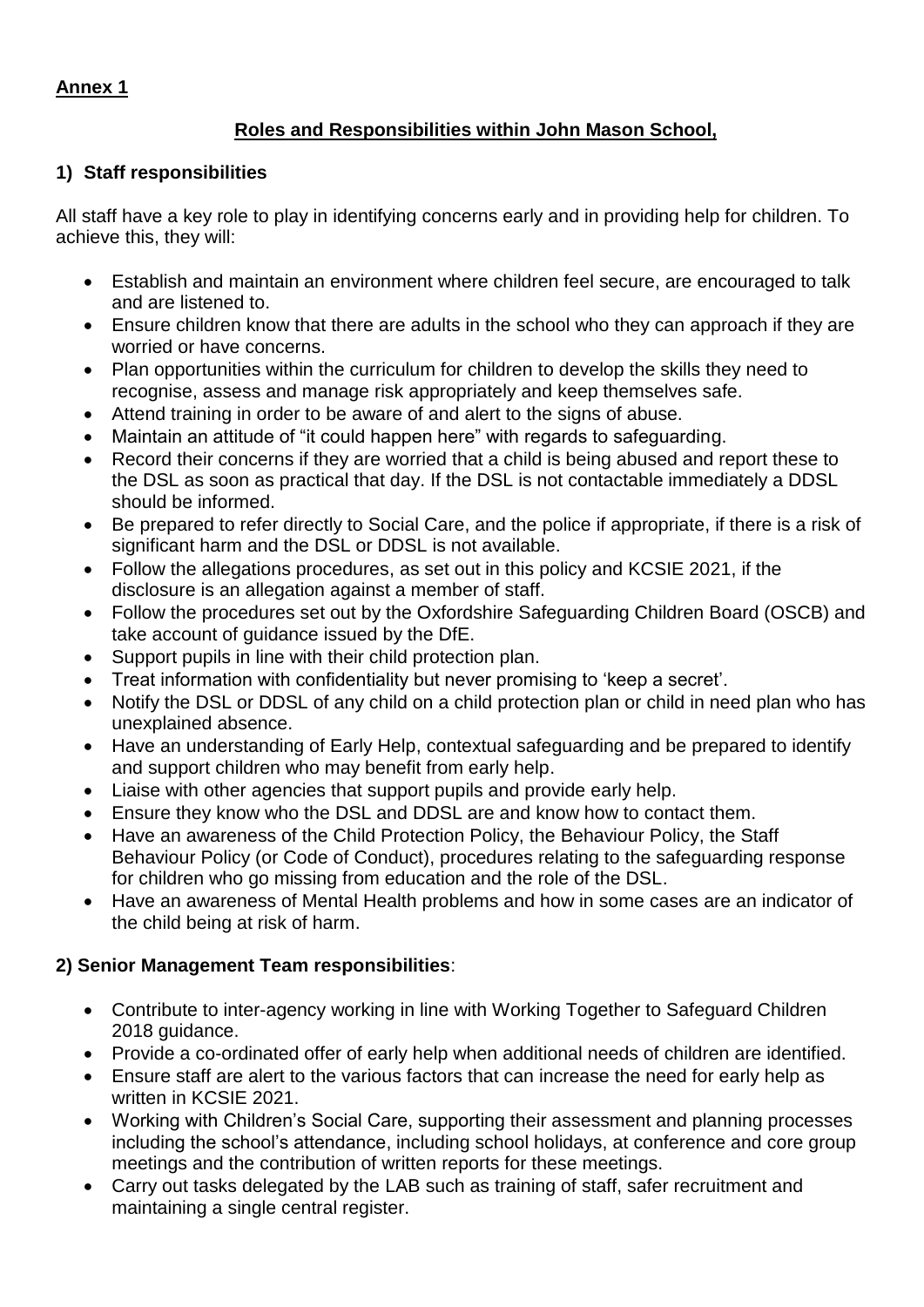- Provide support and advice on all matters pertaining to safeguarding and child protection to all staff, regardless of their position within the school.
- Treat any information shared by staff or pupils with respect and follow agreed policies and procedures.
- Ensure that allegations or concerns against staff are dealt with in accordance with guidance from Department for Education (DfE) and the OSCB procedures.

# **3) LAB responsibilities**

- Ensure the school has effective safeguarding policies and procedures including a Child Protection Policy, an Online Safety Policy, a Staff Behaviour Policy or Code of Conduct, a Behaviour Policy and a written response to children who go missing from education.
- Ensure OSCB is informed in line with local requirements via the annual safeguarding report returned to the Education Safeguarding Advisory Team.
- Ensure recruitment, selection and induction follows safer recruitment practice including all appropriate checks.
- Ensure allegations against staff are dealt with by the Head of School and that allegations against the Head of School are dealt with as listed above.
- Ensure a member of the Senior Leadership Team is appointed as Designated Safeguarding Lead and has this recorded in their job description.
- Ensure staff have been trained appropriately and this is updated in line with guidance.
- Ensure any safeguarding deficiencies or weaknesses are remedied without delay.
- Ensure a nominated governor for safeguarding is identified.
- Ensure they facilitate a whole school approach to safeguarding. This means ensuring safeguarding and child protection are at the forefront and underpin all relevant aspects of process and policy development. Ultimately, all systems, processes and policies should operate with the best interests of the child at their heart.
- Ensure that, as part of the requirement for staff to undergo regular updated safeguarding training, including online safety and the requirement to ensure children are taught about safeguarding, is integrated, aligned, and considered as part of the whole school safeguarding approach and wider staff training and curriculum planning.
- Consider the above training requirements, the LAB and the Trust should have regard to the Teachers' Standards which set out the expectation that all teachers manage behaviour effectively to ensure a good and safe educational environment and requires teachers to have a clear understanding of the needs of all pupils.
- Ensure where LABs, within the Trust's policy framework, hire or rent out school facilities/premises to organisations or individuals (for example to community groups, sports associations, and service providers to run community or extra-curricular activities) they should ensure that appropriate arrangements are in place to keep children safe.

## **4) DSL responsibilities** *(in conjunction with DSL role description in KCSiE)*

In addition to the role of all staff and the senior management team, the DSL will:

- Refer cases to MASH, and the police where appropriate, in a timely manner avoiding any delay that could place the child at more risk.
- Assist the LAB in fulfilling its safeguarding responsibilities set out in legislation and statutory guidance.
- Attend appropriate training and demonstrate evidence of continuing professional development to carry out the role.
- Attend the Trust's Safeguarding Network meetings, sharing good practice, learning and contributing to a stronger and more consistent safeguarding culture.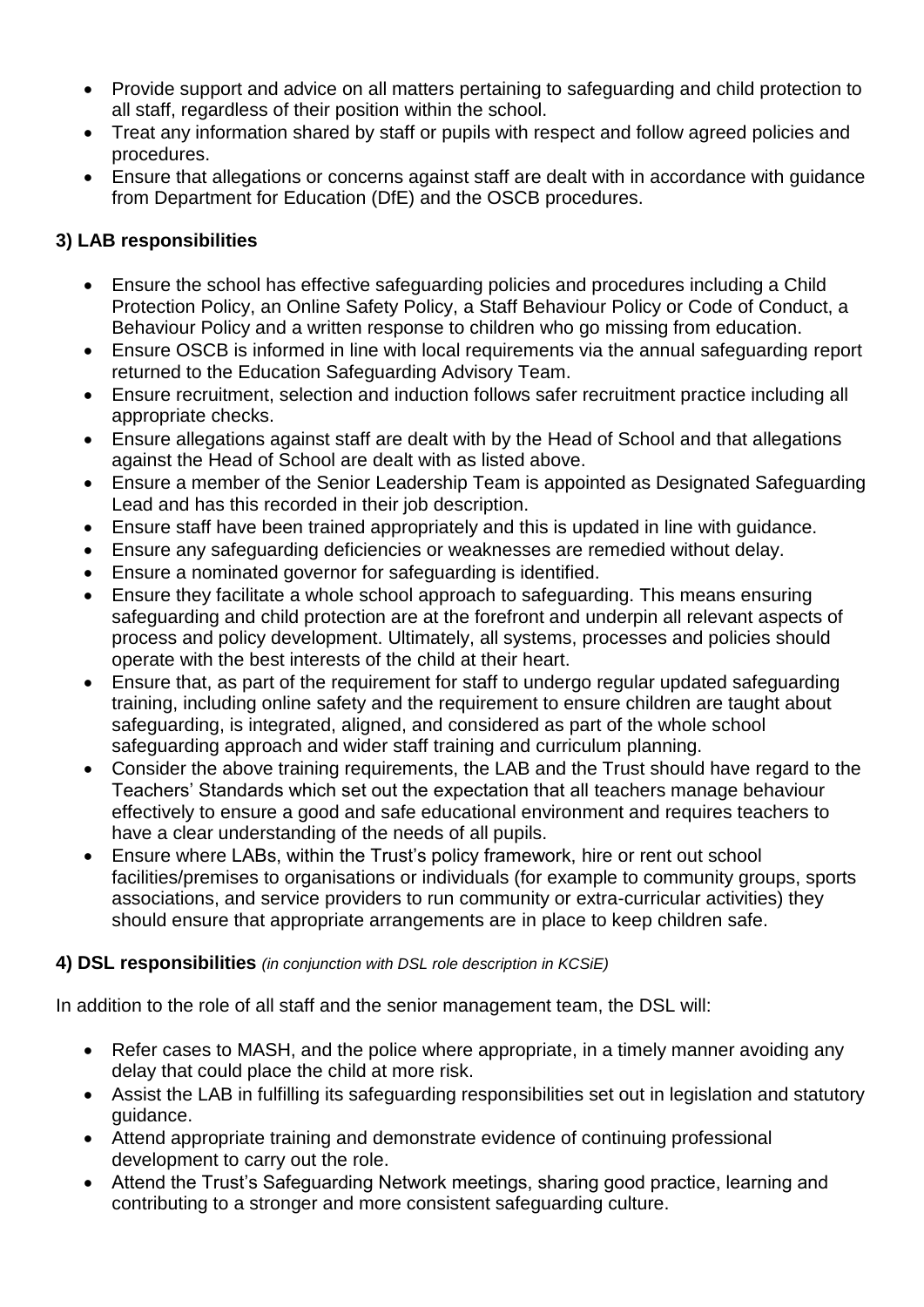- Ensure every member of staff knows who the DSL and the DDSL are, have an awareness of the DSL role and know how to contact them.
- Ensure all staff and volunteers understand their responsibilities in being alert to the signs of abuse and responsibility for referring any concerns about a child to the DSL and concerns about an adult to the Head of School.
- Ensure whole school training occurs regularly, with at least annual updates so that staff and volunteers can fulfil their responsibilities knowledgeably.
- Ensure any members of staff joining the school outside the agreed training schedule receive induction prior to commencement of their duties.
- Keep records of child protection concerns securely and separately from the main pupil file and use these records to assess the likelihood of risk.
- Ensure that safeguarding records are transferred accordingly (separate from pupil files) and in a timely fashion when a child transfers school.
- Ensure that, where a pupil transfers school and is subject to a child protection plan or is a Child we care for, their information is passed to the new school immediately and that the child's social worker is informed. Consideration should be given to convening a transition meeting prior to moving if the case is complex or on-going.
- Be aware of the training opportunities and information provided by OSCB to ensure staff are aware of the latest local guidance on safeguarding.
- Develop, implement, and review procedures in the school that enable the identification and reporting of all cases, or suspected cases, of abuse.
- Meet any other expectations set out for DSLs in KCSIE 2021
- Help promote educational outcomes by sharing the information about the welfare, safeguarding and child protection issues that children, including children with a social worker, are experiencing, or have experienced, with teachers and school and college leadership staff.
- Work alongside and liaise with the three Safeguarding Partners in line with Working together to Safeguard Children and NSPCC. [When to call the police guidance](https://www.npcc.police.uk/documents/Children%20and%20Young%20people/When%20to%20call%20the%20police%20guidance%20for%20schools%20and%20colleges.pdf)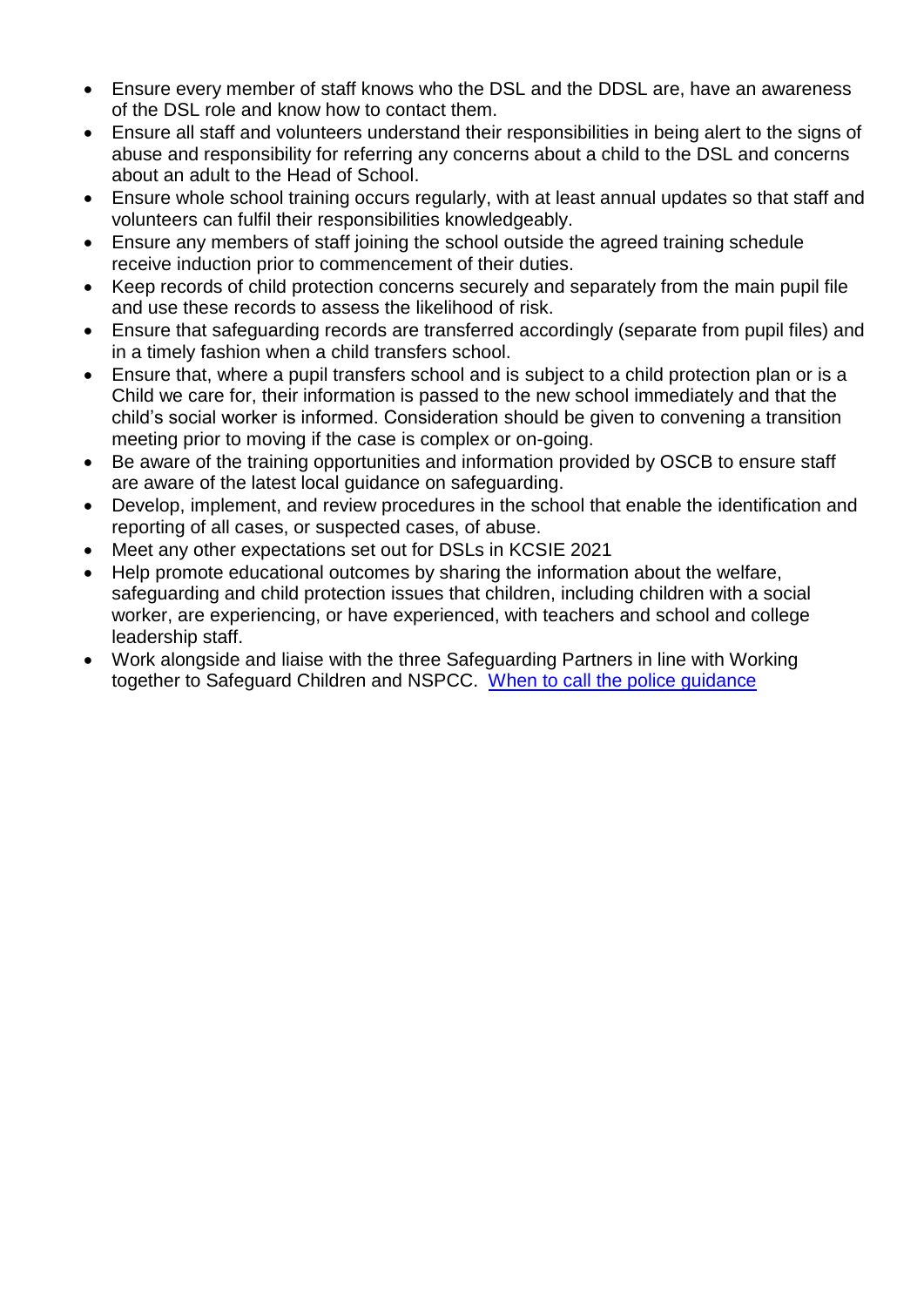#### **Dealing with disclosures**

#### **All staff should ensure:**

A member of staff who is approached by a child should listen positively and try to reassure them. They cannot promise complete confidentiality and should explain that they may need to pass information to other professionals, to help keep the child or other children safe. The degree of confidentiality should always be governed by the need to protect the child.

Additional consideration needs to be given to children with communication difficulties and for those whose preferred language is not English. It is important to communicate with them in a way that is appropriate to their age, understanding and preference.

All staff should know who the DSL is and who to approach if the DSL is unavailable. Ultimately, all staff have the responsibility to make a referral to the police or social care directly and should do this if, for whatever reason, there are difficulties following the agreed protocol, e.g. they are the only adult on the school premises at the time and have concerns about sending a child home.

#### **Guiding principles: the seven R's:**

#### **Receive**

- Listen to what is being said, without displaying shock or disbelief
- Accept what is said and take it seriously
- Make a note of what has been said as soon as practicable

#### **Reassure**

- Reassure the pupil, but only so far as is honest and reliable
- Don't make promises you may not be able to keep e.g. 'I'll stay with you' or 'Everything will be alright now' or 'I'll keep this confidential'
- Do reassure e.g. you could say: 'I believe you', 'I am glad you came to me', 'I am sorry this has happened', 'We are going to do something together to get help'

#### **Respond**

- Respond to the pupil only as far as is necessary for you to establish whether or not you need to refer this matter, but do not interrogate for full details
- Do not ask 'leading' questions i.e. 'did he touch your private parts?' or 'did she hurt you?' Such questions may invalidate your evidence (and the child's) in any later prosecution in court
- Do not ask the child why something has happened.
- Do not criticise the alleged perpetrator; the pupil may care about him/her, and reconciliation may be possible
- Do not ask the pupil to repeat it all for another member of staff. Explain what you have to do next and whom you have to talk to. Reassure the pupil that it will be a senior member of staff

#### **Report**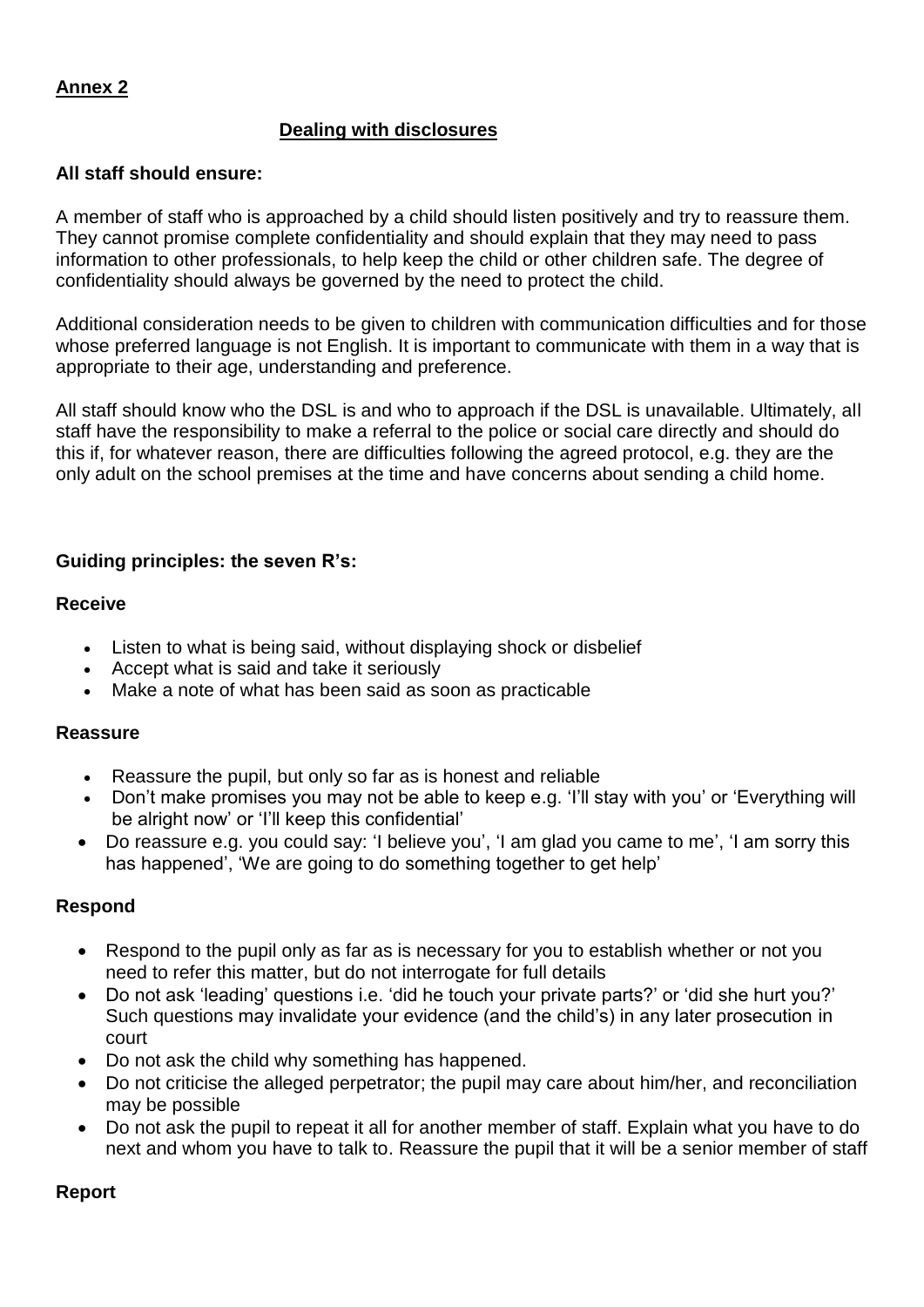- Share concerns with the DSL as soon as possible by adding the information as an incident of CPoms and alerting Cally Batcheldor and the relevant student manager.
- If you are not able to contact your DSL or the Deputy, and the child is at risk of immediate harm, contact MASH or Police immediately

## **Record**

- If possible, make some very brief notes at the time, and record them as soon as possible and record on CPOMS.
- Keep your original notes on file
- Record the date, time, place, persons present and noticeable nonverbal behaviour, and the words used by the child. If the child uses sexual 'pet' words, record the actual words used, rather than translating them into 'proper' words
- Complete a body map to indicate the position of any noticeable bruising
- Record facts and observable things, rather than your 'interpretations' or 'assumptions'

## **Remember**

- Support the child: listen, reassure, and be available
- Complete confidentiality is essential. Share your knowledge only with appropriate professional colleagues
- Try to get some support for yourself if you need it

# **Review processes (led by DSL)**

- Has the action taken provided good outcomes for the child?
- Did the procedure work?
- Were any deficiencies or weaknesses identified in the procedure? Have these been remedied?
- Is further training required?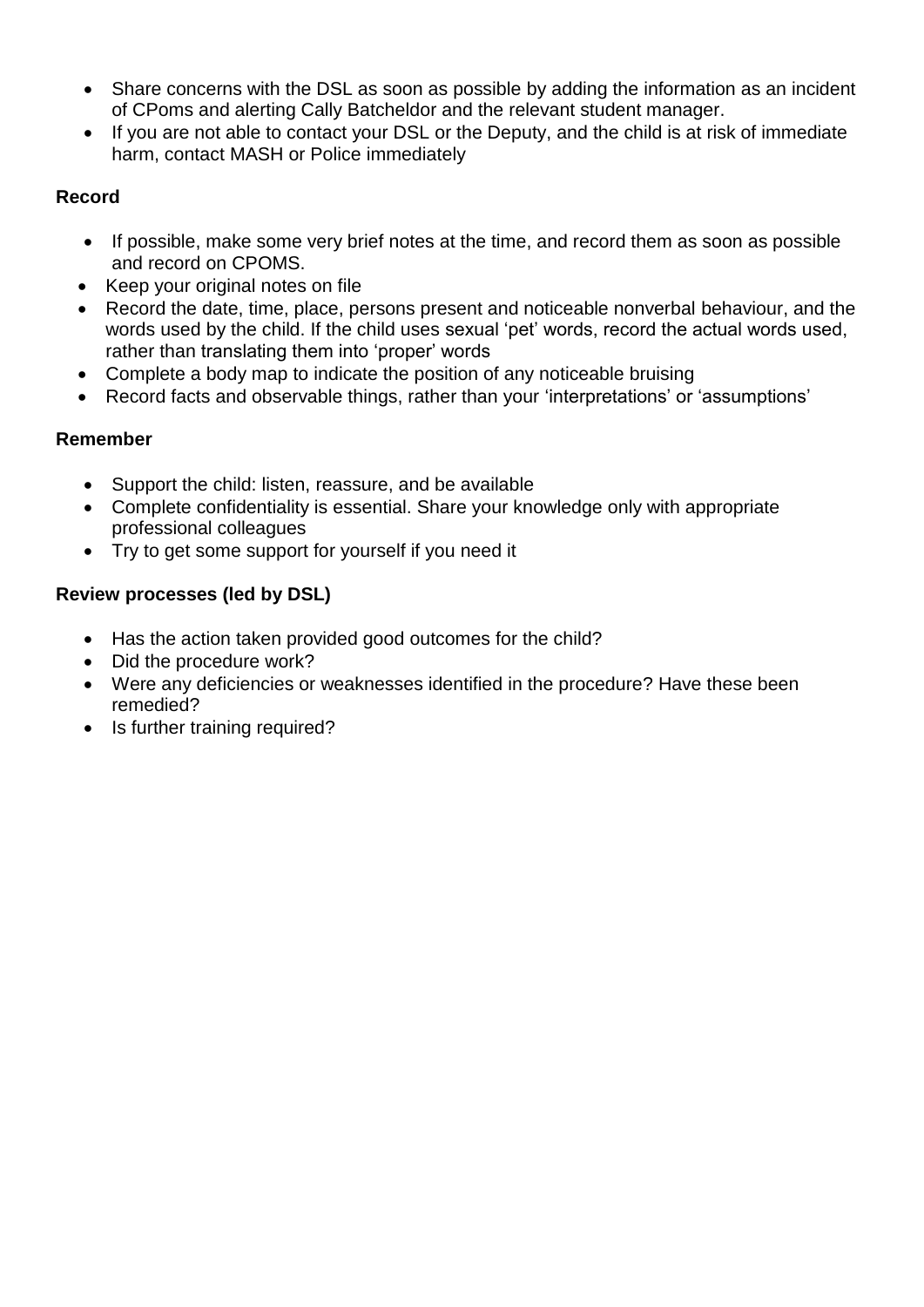#### **Abuse and Neglect**

Knowing what to look for is vital to the early identification of abuse and neglect. **All** staff should be aware of indicators of abuse and neglect so that they are able to identify cases of children who may be in need of help or protection. If staff are unsure, they should **always** speak to the designated safeguarding lead (or deputy).

**All** school and college staff should be aware that abuse, neglect and safeguarding issues are rarely stand-alone events that can be covered by one definition or label. In most cases, multiple issues will overlap with one another.

#### **Definitions and Indicators of abuse and neglect**

**Abuse**: a form of maltreatment of a child. Somebody may abuse or neglect a child by inflicting harm or by failing to act to prevent harm. Children may be abused in a family or in an institutional or community setting by those known to them or, more rarely, by others. Abuse can take place wholly online, or technology may be used to facilitate offline abuse. Children may be abused by an adult or adults or by another child or children.

**Physical abuse**: a form of abuse which may involve hitting, shaking, throwing, poisoning, burning or scalding, drowning, suffocating or otherwise causing physical harm to a child. Physical harm may also be caused when a parent or carer fabricates the symptoms of, or deliberately induces, illness in a child.

## **Indicators of physical abuse / factors that should increase concern**

- Multiple bruising or bruises and scratches (especially on the head and face)
- Clusters of bruises  $-$  e.g., fingertip bruising (caused by being grasped)
- Bruises around the neck and behind the ears the most common abusive injuries are to the head
- Bruises on the back, chest, buttocks, or on the inside of the thighs
- Marks indicating injury by an instrument e.g., linear bruising (stick), parallel bruising (belt), marks of a buckle
- Bite marks
- $\bullet$  Deliberate burning may also be indicated by the pattern of an instrument or object  $-$  e.g., electric fire, cooker, cigarette
- Scalds with upward splash marks or *tide marks*
- Untreated injuries
- Recurrent injuries or burns
- Bald patches.

**In the social context of the school, it is normal to ask about a noticeable injury. The response to such an enquiry is generally light-hearted and detailed. So, most of all, concern should be increased when:**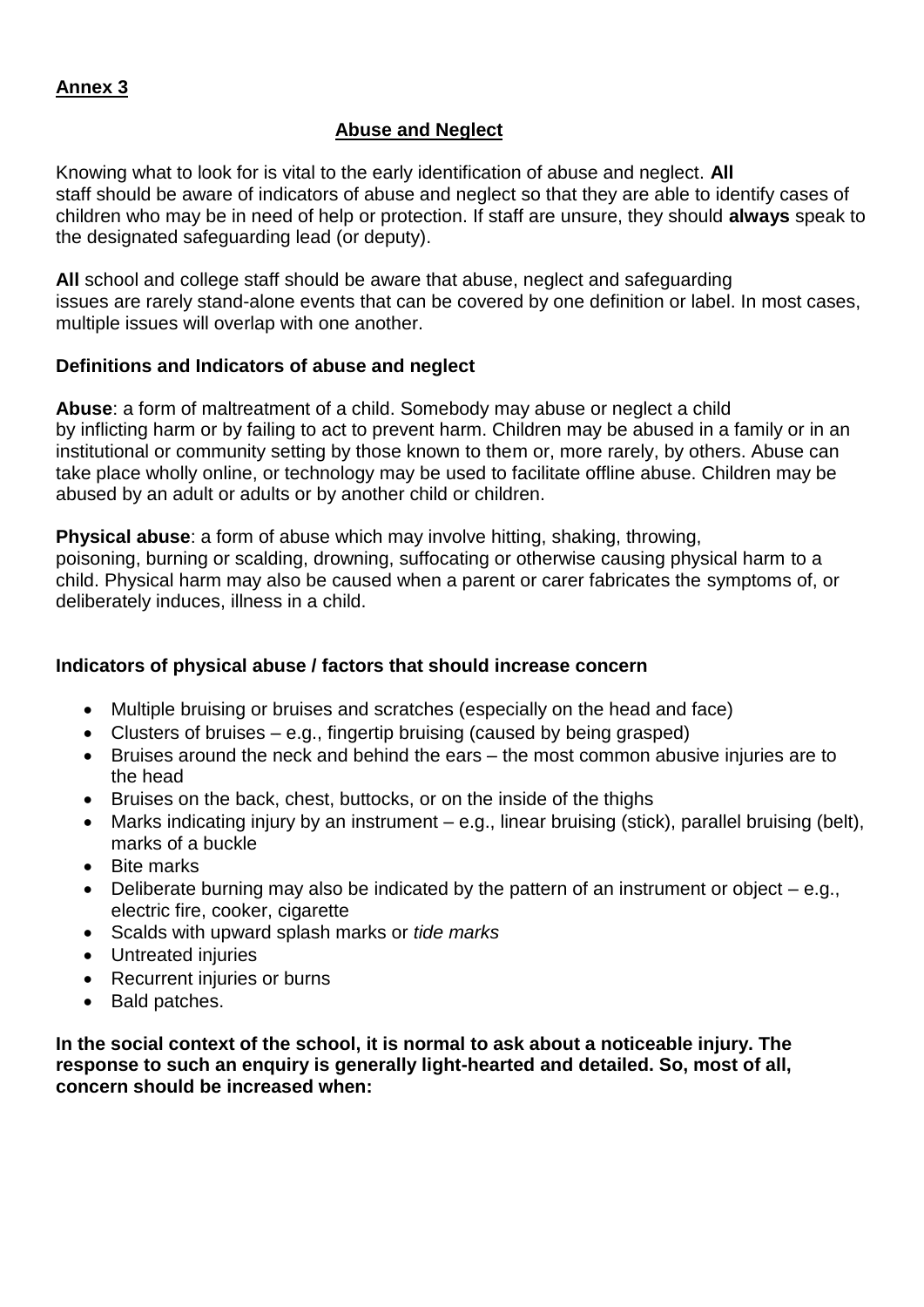

- the explanation given does not match the injury
- the explanation uses words or phrases that do not match the vocabulary of the child (adult words)
- no explanation is forthcoming
- the child (or the parent/carer) is secretive or evasive
- the injury is accompanied by allegations of abuse or assault

#### **You should be concerned if the child or young person:**

- is reluctant to have parents/carers contacted
- runs away or shows fear of going home
- is aggressive towards themselves or others
- flinches when approached or touched
- is reluctant to undress to change clothing for sport
- wears long sleeves during hot weather
- is unnaturally compliant in the presence of parents/carers
- has a fear of medical help or attention
- admits to a punishment that appears excessive.

#### Link to OSCB guidance on physical abuse [https://www.oscb.org.uk/safeguarding-themes/physical](https://www.oscb.org.uk/safeguarding-themes/physical-abuse/)[abuse/](https://www.oscb.org.uk/safeguarding-themes/physical-abuse/)

**Emotional abuse**: the persistent emotional maltreatment of a child such as to cause severe and adverse effects on the child's emotional development. It may involve conveying to a child that they are worthless or unloved, inadequate, or valued only insofar as they meet the needs of another person. It may include not giving the child opportunities to express their views, deliberately silencing them or 'making fun' of what they say or how they communicate. It may feature age or developmentally inappropriate expectations being imposed on children. These may include interactions that are beyond a child's developmental capability as well as overprotection and limitation of exploration and learning or preventing the child from participating in normal social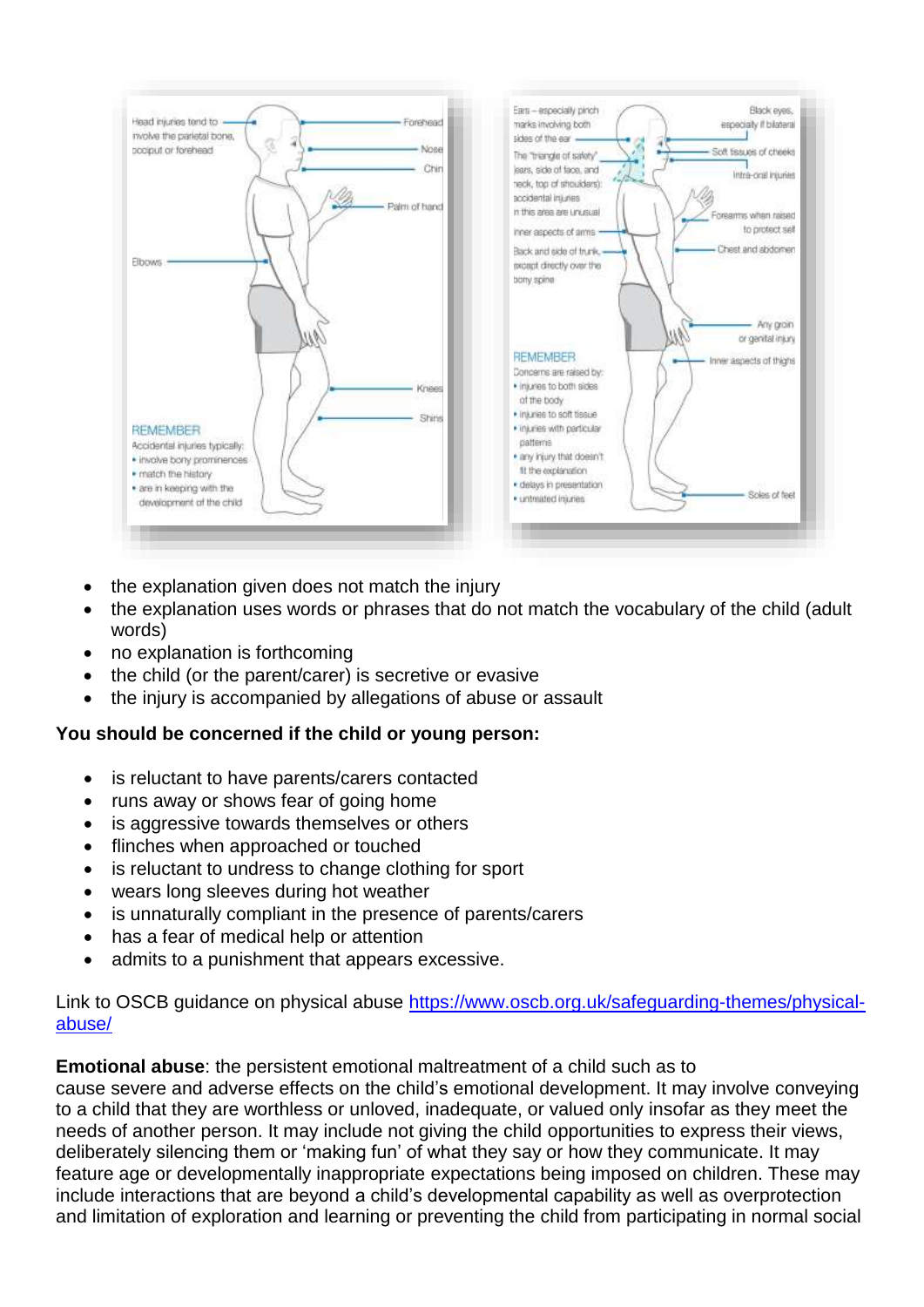interaction. It may involve seeing or hearing the ill-treatment of another. It may involve serious bullying (including cyberbullying), causing children frequently to feel frightened or in danger, or the exploitation or corruption of children. Some level of emotional abuse is involved in all types of maltreatment of a child, although it may occur alone.

## **Indicators of emotional abuse**

## **Developmental issues**

- Delays in physical, mental and emotional development
- Poor school performance
- Speech disorders, particularly sudden disorders or changes.

# **Behaviour**

- Acceptance of punishment which appears excessive
- Over-reaction to mistakes
- Continual self-deprecation (I'm stupid, ugly, worthless etc)
- Neurotic behaviour (such as rocking, hair-twisting, thumb-sucking)
- Self-mutilation
- Suicide attempts
- Drug/solvent abuse
- Running away
- Compulsive stealing, scavenging
- Acting out
- Poor trust in significant adults
- Regressive behaviour  $-$  e.g., wetting
- Eating disorders
- Destructive tendencies
- Neurotic behaviour
- Arriving early at school, leaving late

# **Social issues**

- Withdrawal from physical contact
- Withdrawal from social interaction
- Over-compliant behaviour
- Insecure, clinging behaviour
- Poor social relationships

# **Emotional responses**

- Extreme fear of new situations
- Inappropriate emotional responses to painful situations ("I deserve this")
- Fear of parents being contacted
- Self-disaust
- Low self-esteem
- Unusually fearful with adults
- Lack of concentration, restlessness, aimlessness
- Extremes of passivity or aggression

Most harm is produced in *low warmth, high criticism* homes, not from single incidents. Emotional abuse is difficult to define, identify/recognise and/or prove. Emotional abuse is chronic and cumulative and has a long-term impact.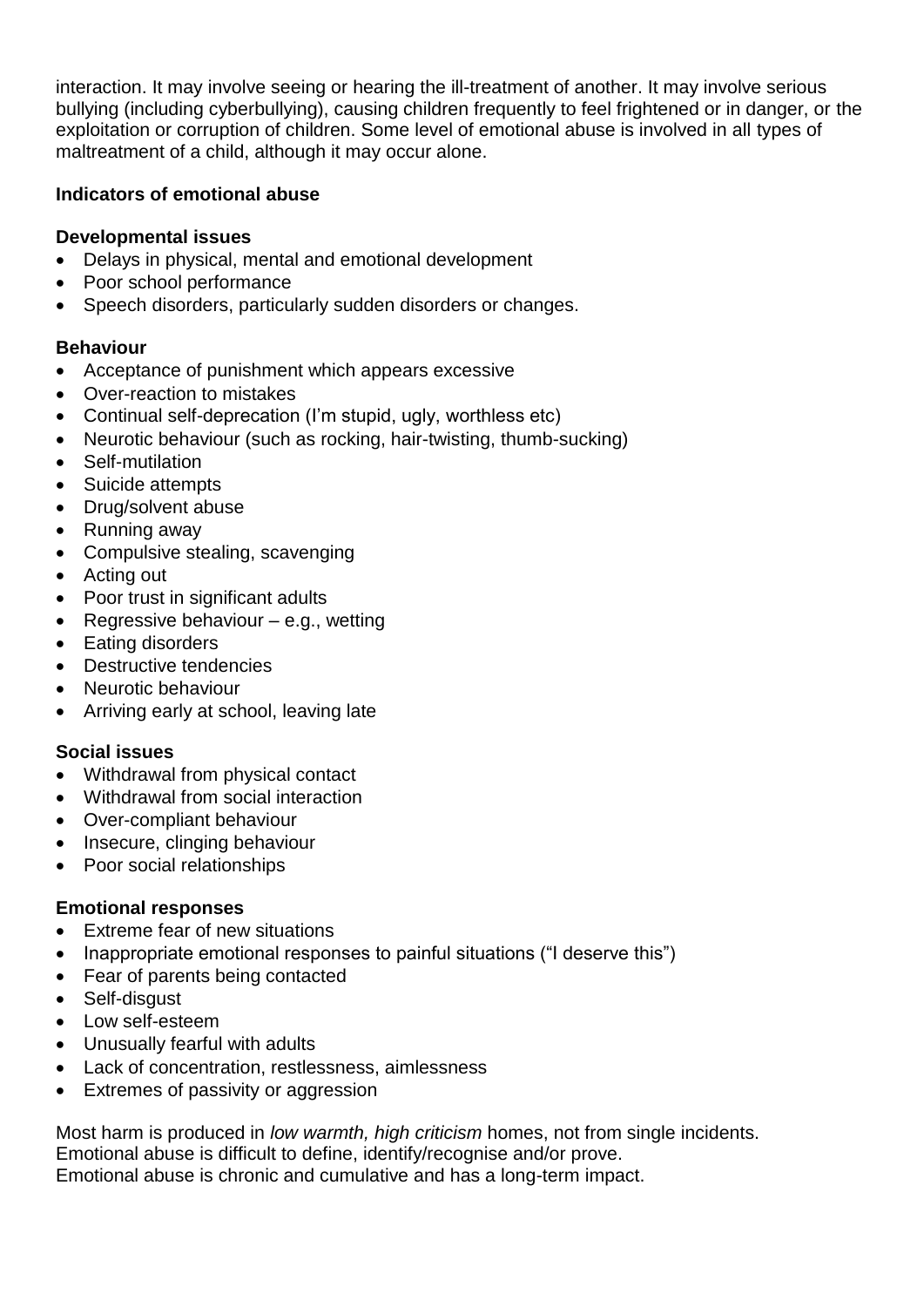It is sometimes possible to spot emotionally abusive behaviour from parents and car/ers to their children, by the way that the adults are speaking to, or behaving towards children. An appropriate challenge or intervention could affect positive change and prevent more intensive work being carried out later on.

Link to OSCB guidance on emotional abuse [https://www.oscb.org.uk/safeguarding](https://www.oscb.org.uk/safeguarding-themes/emotional-abuse/)[themes/emotional-abuse/](https://www.oscb.org.uk/safeguarding-themes/emotional-abuse/) Link to OSCB guidance on Domestic Abuse [https://www.oscb.org.uk/safeguarding](https://www.oscb.org.uk/safeguarding-themes/domestic-abuse/)[themes/domestic-abuse/](https://www.oscb.org.uk/safeguarding-themes/domestic-abuse/)

**Sexual abuse**: involves forcing or enticing a child or young person to take part in sexual activities, not necessarily involving a high level of violence, whether or not the child is aware of what is happening. The activities may involve physical contact, including assault by penetration (for example rape or oral sex) or non-penetrative acts such as masturbation, kissing, rubbing and touching outside of clothing. They may also include non-contact activities, such as involving children in looking at, or in the production of, sexual images, watching sexual activities, encouraging children to behave in sexually inappropriate ways, or grooming a child in preparation for abuse. Sexual abuse can take place online, and technology can be used to facilitate offline abuse. Sexual abuse is not solely perpetrated by adult males. Women can also commit acts of sexual abuse, as can other children. The sexual abuse of children by other children is a specific safeguarding issue in education see ANNEX 4.

## **Characteristics of child sexual abuse:**

- it is often planned and systematic people do not sexually abuse children by accident, though sexual abuse can be opportunistic
- grooming the child people who abuse children take care to choose a vulnerable child and often spend time making them dependent
- grooming the child's environment abusers try to ensure that potential adult protectors (parents and other carers especially) are not suspicious of their motives.

Most people who sexually abuse children are men, but some women sexually abuse too.

## **Indicators of sexual abuse**

#### **Physical observations**

- Damage to genitalia, anus, or mouth
- Sexually transmitted diseases
- Unexpected pregnancy, especially in very young girls
- Soreness in genital area, anus or mouth and other medical problems such as chronic itching
- Unexplained recurrent urinary tract infections and discharges or abdominal pain

## **Behavioural observations**

- Sexual knowledge inappropriate for age
- Sexualised behaviour or affection inappropriate for age
- Sexually provocative behaviour/promiscuity
- Hinting at sexual activity. Inexplicable decline in school performance
- Depression or other sudden apparent changes in personality as becoming insecure or clinging
- Lack of concentration, restlessness, aimlessness
- Socially isolated or withdrawn
- Overly compliant behaviour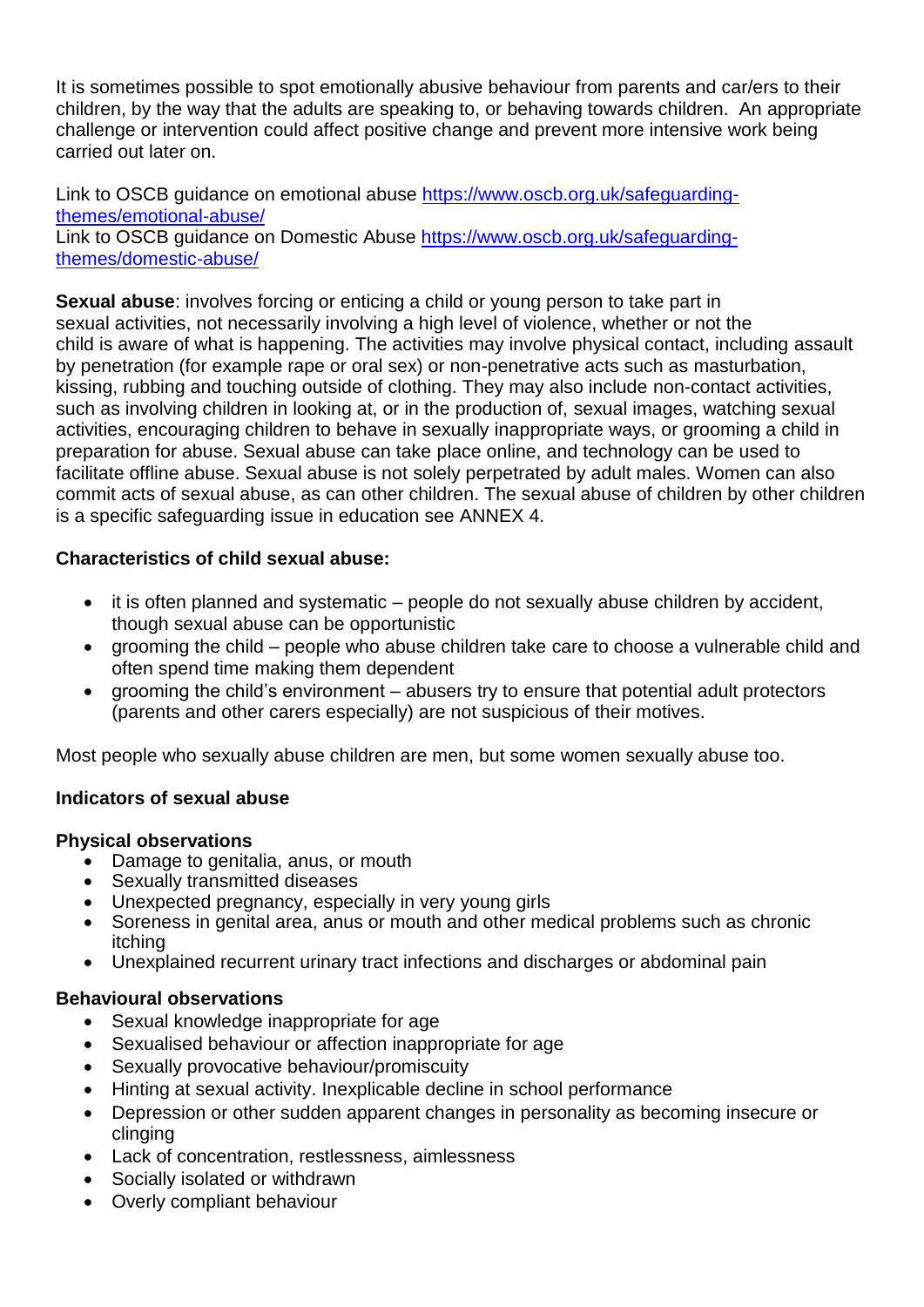- Acting out, aggressive behaviour
- Poor trust or fear concerning significant adults
- Regressive behaviour
- Onset of wetting, by day or night; nightmares
- Onset of insecure, clinging behaviour
- Arriving early at school, leaving late, running away from home
- Suicide attempts, self-mutilation, self-disgust
- Suddenly drawing sexually explicit pictures
- Eating disorders or sudden loss of appetite or compulsive eating
- Regressing to younger behaviour patterns such as thumb sucking or bringing out discarded cuddly toys
- Become worried about clothing being removed

Link to OSCB guidance on sexual abuse [https://www.oscb.org.uk/safeguarding-themes/sexual](https://www.oscb.org.uk/safeguarding-themes/sexual-abuse/)[abuse/](https://www.oscb.org.uk/safeguarding-themes/sexual-abuse/)

**Neglect**: the persistent failure to meet a child's basic physical and/or psychological needs, likely to result in the serious impairment of the child's health or development. Neglect may occur during pregnancy, for example, as a result of maternal substance abuse. Once a child is born, neglect may involve a parent or carer failing to: provide adequate food, clothing and shelter (including exclusion from home or abandonment); protect a child from physical and emotional harm or danger; ensure adequate supervision (including the use of inadequate care-givers); or ensure access to appropriate medical care or treatment. It may also include neglect of, or unresponsiveness to, a child's basic emotional needs.

#### **NSPCC research has highlighted the following examples of the neglect of children under 12:**

- frequently going hungry
- frequently having to go to school in dirty clothes
- regularly having to look after themselves because of parents being away or having problems such as drug or alcohol misuse
- being abandoned or deserted
- living at home in dangerous physical conditions
- not being taken to the doctor when ill
- not receiving dental care.

Neglect is a difficult form of abuse to recognise and is often seen as less serious than other categories. It is, however, very damaging: children who are neglected often develop more slowly than others and may find it hard to make friends and fit in with their peer group.

Neglect is often noticed at a stage when it does not pose a risk to the child. The duty to safeguard and promote the welfare of children (*What to do if You're Worried a Child is Being Abused* DfE 2015) would suggest that an appropriate intervention or conversation at this early stage can address the issue and prevent a child continuing to suffer until it reaches a point when they are at risk of harm or in significant need.

Link to the OSCB guidance on Neglect and toolkit : [http://www.oscb.org.uk/safeguarding](http://www.oscb.org.uk/safeguarding-themes/neglect/)[themes/neglect/](http://www.oscb.org.uk/safeguarding-themes/neglect/) 

Neglect is often linked to other forms of abuse, so any concerns school staff have should at least be discussed with the DSL.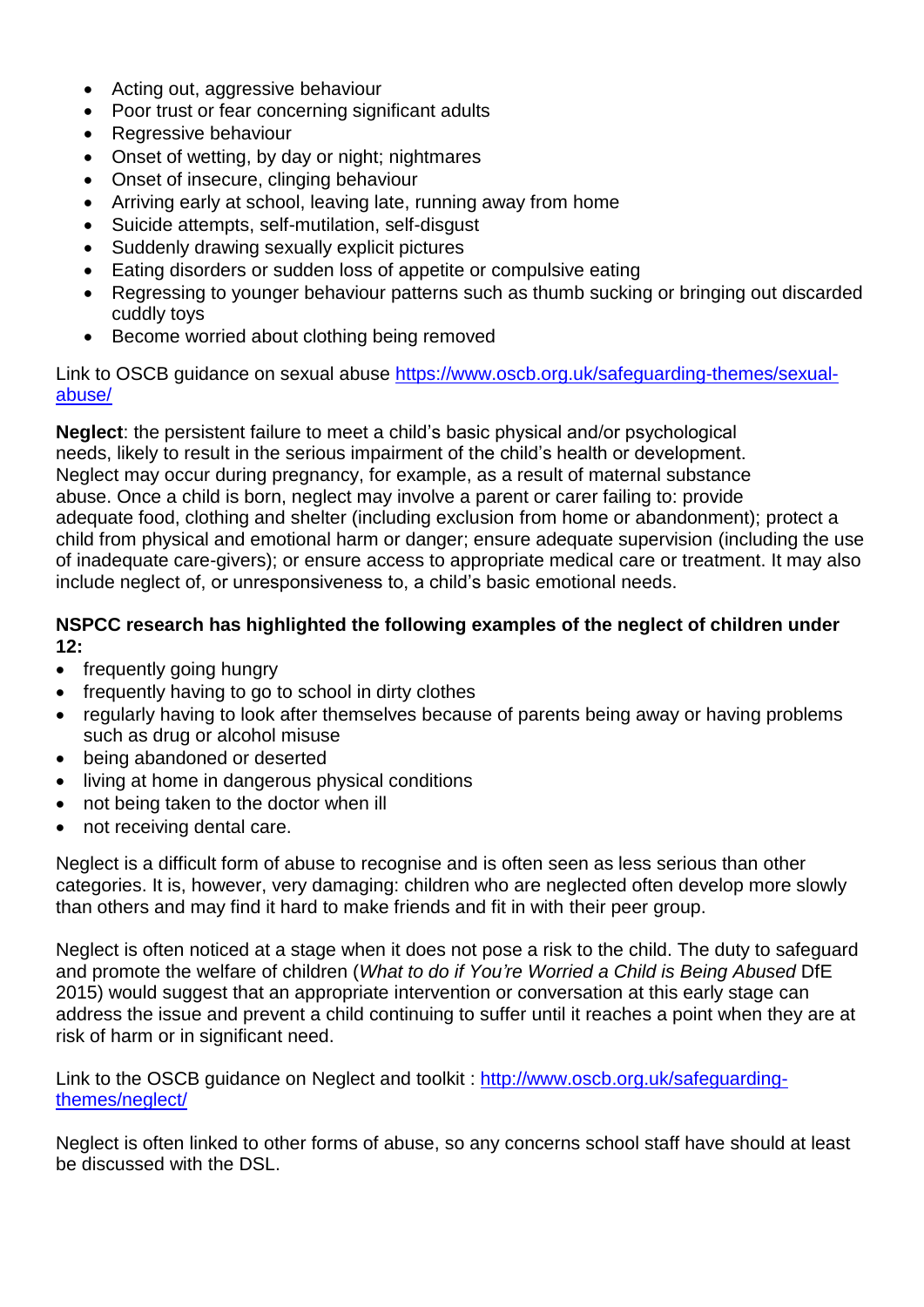#### **Indicators of neglect**

The following is a summary of some of the indicators that may suggest a child is being abused or is at risk of harm. It is important to recognise that indicators alone cannot confirm whether a child is being abused. Each child should be seen in the context of their family and wider community and a proper assessment carried out by appropriate persons. What is important to keep in mind is that if you feel unsure or concerned, do something about it. Don't keep it to yourself. The OSCB childcare and development checklist/toolkit provides a more detailed list of indicators of neglect and is available to all staff

## **Physical indicators of neglect**

- Constant hunger and stealing food
- Poor personal hygiene unkempt, dirty or smelly
- Underweight
- Dress unsuitable for weather
- Poor state of clothing
- Illness or injury untreated

## **Behavioural indicators of neglect**

- Constant tiredness
- Frequent absence from school or lateness
- Missing medical appointments
- Isolated among peers
- Frequently unsupervised
- Stealing or scavenging, especially food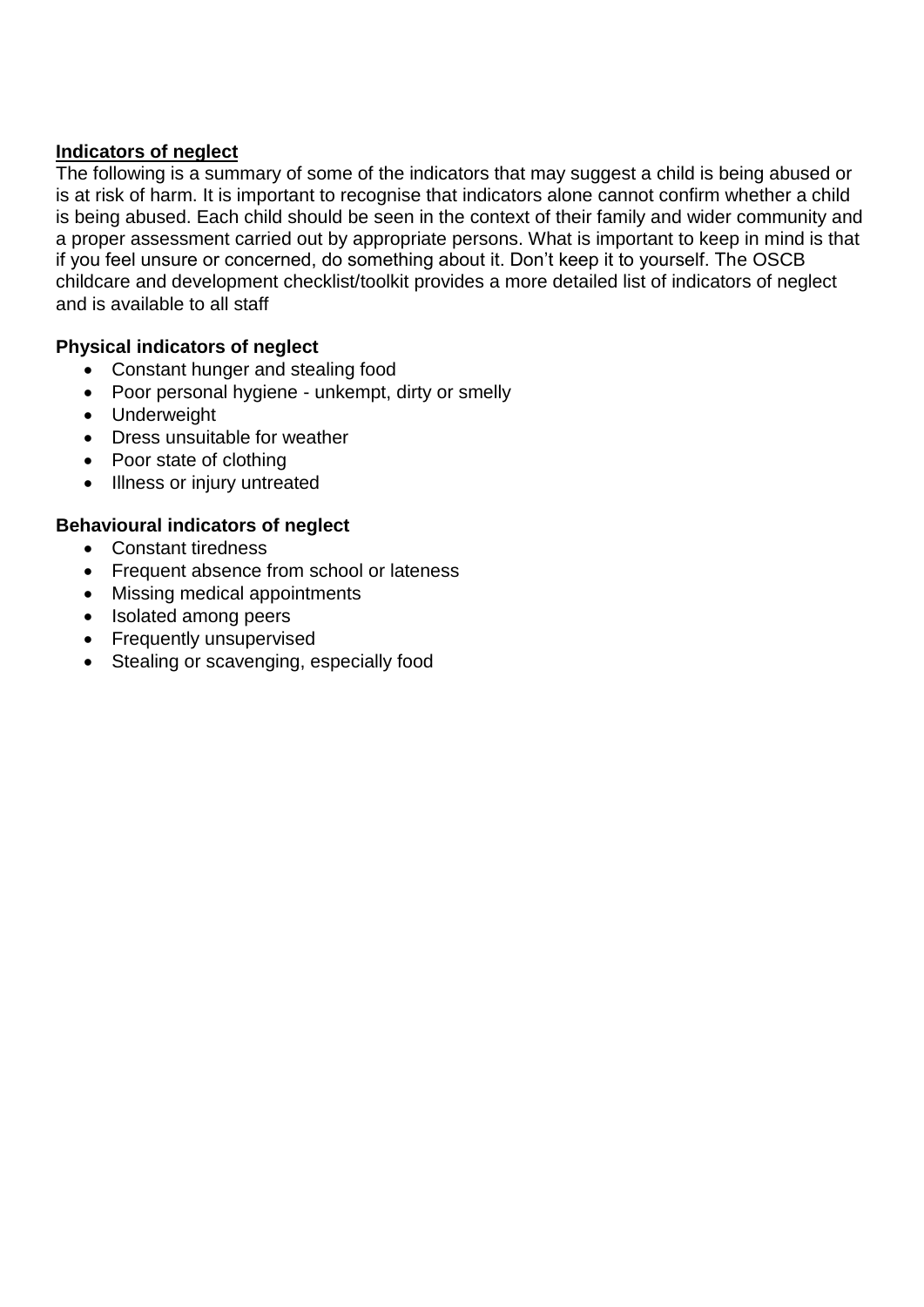#### **Peer on peer abuse**

**All** staff should be aware that children can abuse other children (often referred to as peer-on-peer abuse). This is most likely to include, but may not be limited to:

- bullying (including cyberbullying).
- physical abuse such as hitting, kicking, shaking, biting, hair pulling, or otherwise
- causing physical harm.
- sexual violence, such as rape, assault by penetration and sexual assault
- sexual harassment, such as sexual comments, remarks, jokes and online sexual harassment, which may be stand-alone or part of a broader pattern of abuse.
- up skirting, which typically involves taking a picture under a person's clothing without them knowing, with the intention of viewing their genitals or buttocks to obtain sexual gratification, or cause the victim humiliation, distress or alarm.
- sexting (also known as youth produced sexual imagery); and
- initiation/hazing type violence and rituals.

**All** staff should be clear as to the school's policy and procedures with regards to peer-on-peer abuse. John Mason School uses a flow chart 'Peer on Peer Incident Response Flowchart' and response sheet 'Peer on peer response sheet'. Our school uses the OCC Peer on Peer guidance. All documents can be found in the CPOMS library and safeguarding notice board.

## **Sexual violence and sexual harassment between children**

There is concern nationally relating to a culture of misogyny and sexual harassment in many schools and the DfE and Ofsted have reviewed school procedures. As a response, all schools should include a statement on the school's website that gives information on reporting concerns or abuse using the new Government helpline and email address. Schools should have clear mechanisms for students to report concerns within school that are signposted and prevalent.

Part 5 of the statutory guidance in Keeping Children Safe in Education 2021 sets out how our school will manage reports of child-on-child sexual violence and harassment. That part of the guidance also links through to a further Department for Education (DfE) advice document from September 2021: **'Sexual violence and sexual harassment between children in schools and colleges'**. This document is read and understood by DSLs and referred to as needed, particularly if a report of child-on-child sexual violence or sexual harassment is made.

If a report is made, the designated safeguarding lead will lead how the report is dealt with, given the high-profile nature of the report. This will be in liaison with the Head of School. Where the DSL is unavailable, a Deputy DSL will lead. On a case-by-case basis, there will be consideration made as to the gender of the DSL or Deputy, so that the victim feels comfortable with how the investigation is managed.

When it comes to action to manage the report, the needs and wishes of the victim will take centre stage. Considerations should include how the investigation proceeds and what support the victim requires. Sexual violence and sexual harassment are not acceptable and will not be tolerated. Reports will not be passed off as banter or part of growing up.

Where a report of rape, assault by penetration or sexual assault is made, children's social care and the police will be informed. Before doing so, this will be discussed with the victim and their parents/carers, explaining why it is important for other agencies to know and how these agencies will be able to support the victim. Other allegations will be managed within the school and/or with support from children's social care providers.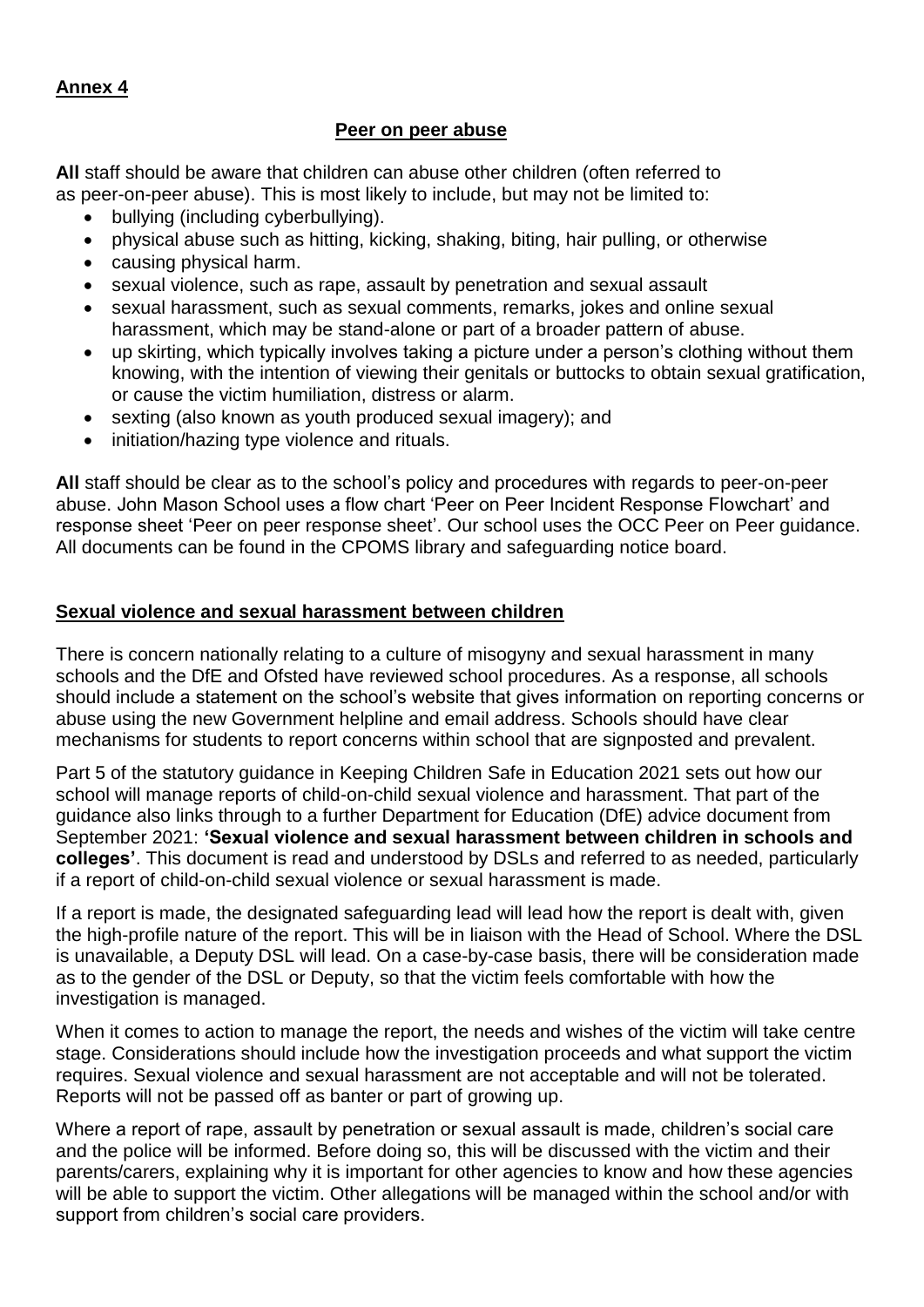The guidance and the DfE advice set out the steps the school will take to manage the students involved, including risk assessments, separating the students in lessons, investigating the report, and supporting the victim and alleged perpetrator

Our school also uses the Stop Now tool to support in dealing with reports, particularly with our younger students.

[https://www.stopitnow.org.uk/concerned-about-a-child-or-young-persons-sexual-behaviour/how-to-tell-if-a](https://www.stopitnow.org.uk/concerned-about-a-child-or-young-persons-sexual-behaviour/how-to-tell-if-a-childs-sexual-behaviour-is-age-appropriate/)[childs-sexual-behaviour-is-age-appropriate/](https://www.stopitnow.org.uk/concerned-about-a-child-or-young-persons-sexual-behaviour/how-to-tell-if-a-childs-sexual-behaviour-is-age-appropriate/)

[https://www.stopitnow.org.uk/concerned-about-a-child-or-young-persons-sexual-behaviour/preventing](https://www.stopitnow.org.uk/concerned-about-a-child-or-young-persons-sexual-behaviour/preventing-harmful-sexual-behaviour/)[harmful-sexual-behaviour/](https://www.stopitnow.org.uk/concerned-about-a-child-or-young-persons-sexual-behaviour/preventing-harmful-sexual-behaviour/)

"The tool uses a traffic light system to categorize the sexual behaviours of young people and is designed to help professionals:

- Make decisions about safeguarding children and young people
- Assess and respond appropriately to sexual behaviour in children and young people
- Understand healthy sexual development and distinguish it from harmful behaviour"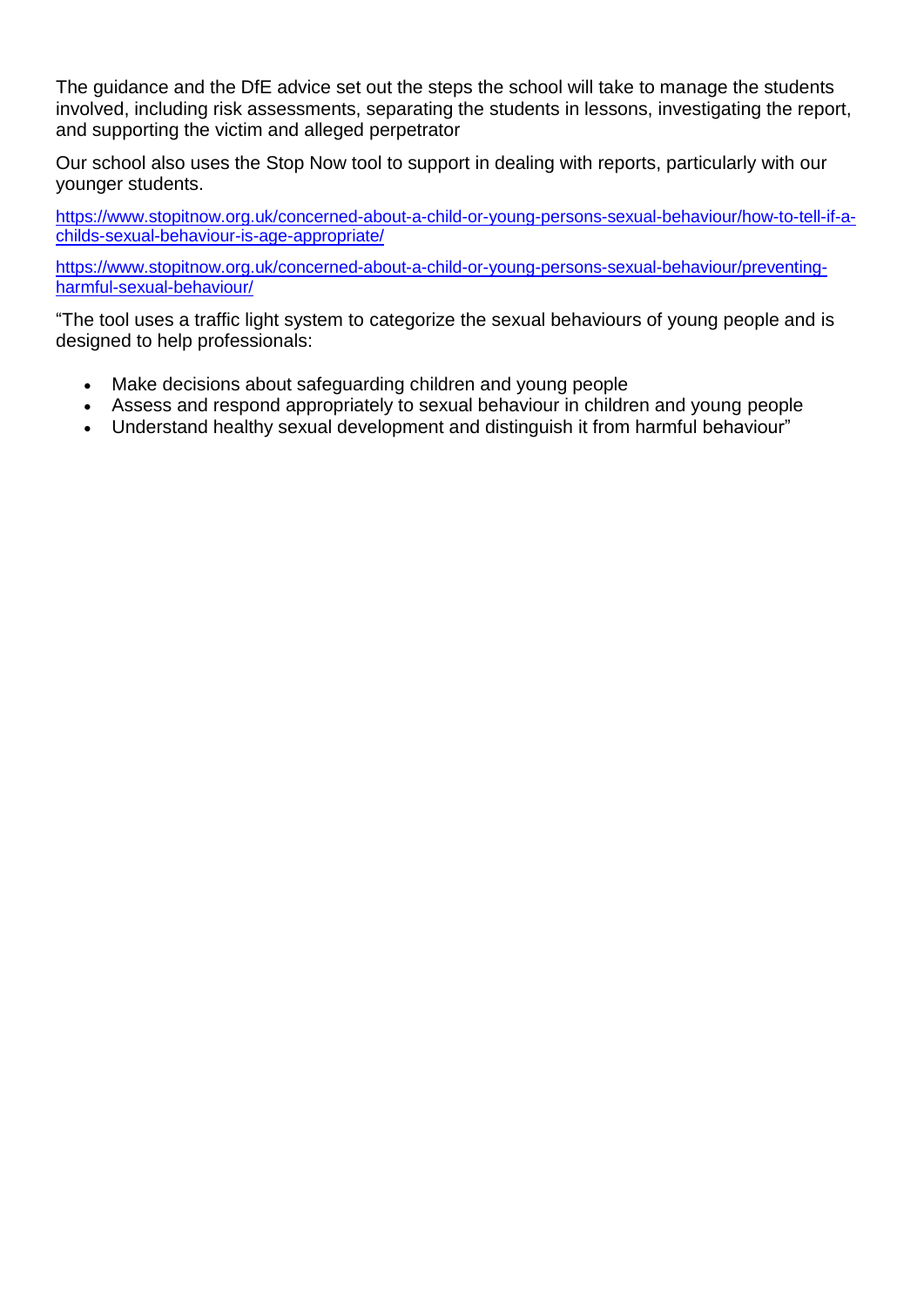## **Online Safety**

#### **See JMS Online Safety Policy being published in November 2021.**

- It is recognised by John Mason School that the use of technology presents challenges and risks to children and adults both inside and outside of school.
- The DSL has overall responsibility for online safeguarding within the school.
- John Mason School identifies that the issues can be broadly categorised into three areas of risk:
	- o **content:** being exposed to illegal, inappropriate or harmful material
	- o **contact:** being subjected to harmful online interaction with other users
	- o **conduct:** personal online behaviour that increases the likelihood of, or causes, harm.
- The DSL and leadership team have read annex C regarding Online Safety within 'Keeping Children Safe in Education' 2021.
- John Mason School recognises the specific risks that can be posed by mobile phones and cameras and in accordance with KCSIE 2021and has appropriate policies in place that are shared and understood by all members of the school community. Further information about specific approaches relating to this can be found in the schools **Online Safety Policy**, **Acceptable Use Policy and Image Use Policy** which can be found *in the policies folder on the T drive and in the CPOMS Library.*
- As schools and colleges increasingly work online, it is essential that children are safeguarded from potentially harmful and inappropriate online material John Mason School will ensure that appropriate filtering and monitoring systems are in place when pupils and staff access school systems and internet provision.
- John Mason School acknowledges that whilst filtering and monitoring is an important part of school's online safety responsibilities, it is only one part of our approach to online safety. Pupils and adults may have access to systems external to the school control such as mobile phones and other internet enabled devices and technology and where concerns are identified appropriate action will be taken.
- John Mason School acknowledge where children are being asked to learn online at home the department has provided advice to support schools and colleges do so safely.

John Mason School will ensure a comprehensive whole school curriculum response is in place to enable all pupils to learn about and manage online risks effectively and will support parents and the wider school community (including all members of staff) to become aware and alert to the need to keep children safe online.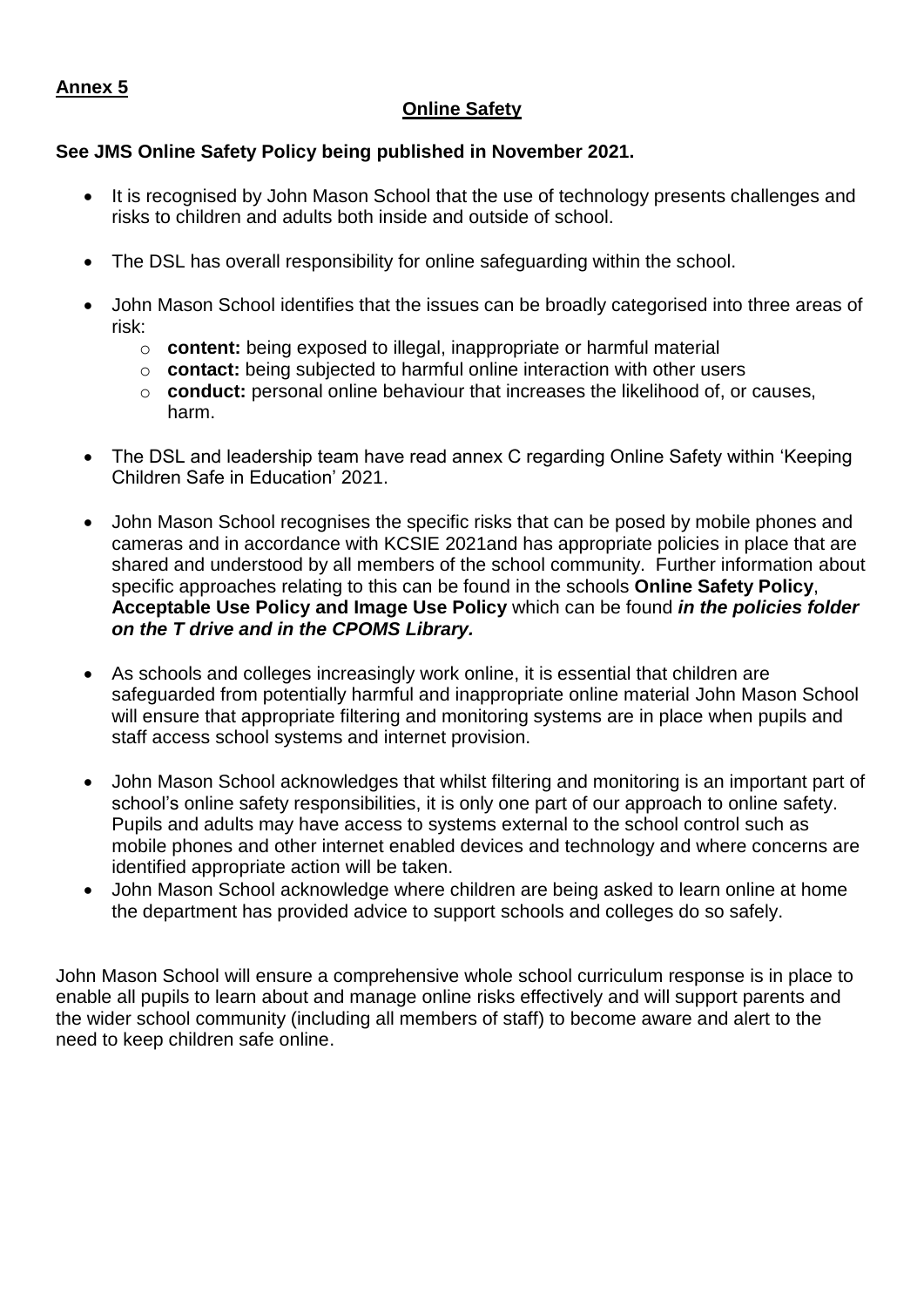## **Safeguarding issues**

**All** staff should have an awareness of safeguarding issues which can put children at risk of harm. Behaviours linked to issues such as drug taking, alcohol abuse, deliberately missing education and sexting (also known as youth produced sexual imagery) can put children in danger.

#### **Mental health**

Within our school, we aim to promote positive mental health and wellbeing for our whole community (students, staff, parents and carers), and recognise how important mental health and emotional wellbeing is to our lives, in just the same way as physical health. We recognise that children and young people's mental health is a crucial factor in their overall wellbeing and can affect their learning and achievement. All children and young people will have varying mental health during their school career. However, some face significant life events which can seriously impact their emotional wellbeing and can include mental illness.

The Department for Education (DfE) recognises that: "Schools have a role to play in supporting the mental health and wellbeing of children" (Mental Health and Behaviour in School, 2018). Schools can be a place for all students to experience a nurturing and supportive environment that has the potential to develop self-esteem and give positive experiences for overcoming adversity and building resilience.

Schools are also a place of respite from difficult home lives and offer positive role models and relationships, which are critical in promoting the wellbeing of all young people.

The role of school is to ensure that students can manage times of change and stress, and that they are supported to reach their potential or access help when they need it. The school also has a role to ensure that students learn about what they can do to maintain positive mental health, what affects their mental health, how they can help reduce the stigma surrounding mental health issues, and where they can go if they need help and support.

#### **Serious violence**

All staff should be aware of indicators, which may signal that children are at risk from, or are involved with serious violent crime. These may include increased absence from school, a change in friendships or relationships with older individuals or groups, a significant decline in performance, signs of self-harm or a significant change in wellbeing, or signs of assault or unexplained injuries. Unexplained gifts or new possessions could also indicate that children have been approached by, or are involved with, individuals associated with criminal networks or gangs.

All staff should be aware of the associated risks and understand the measures in place to manage these. Advice for schools and colleges is provided in the Home Office's Preventing youth violence and gang involvement [https://www.gov.uk/government/publications/advice-to-schools-and-colleges-on-gangs-and-youth](https://www.gov.uk/government/publications/advice-to-schools-and-colleges-on-gangs-and-youth-violence)[violence](https://www.gov.uk/government/publications/advice-to-schools-and-colleges-on-gangs-and-youth-violence) and its Criminal exploitation of children and vulnerable adults: county lines guidance [https://www.gov.uk/government/publications/criminal-exploitation-of-children-and-vulnerable](https://www.gov.uk/government/publications/criminal-exploitation-of-children-and-vulnerable-adults-county-lines)[adults-county-lines](https://www.gov.uk/government/publications/criminal-exploitation-of-children-and-vulnerable-adults-county-lines)

## **Upskirting**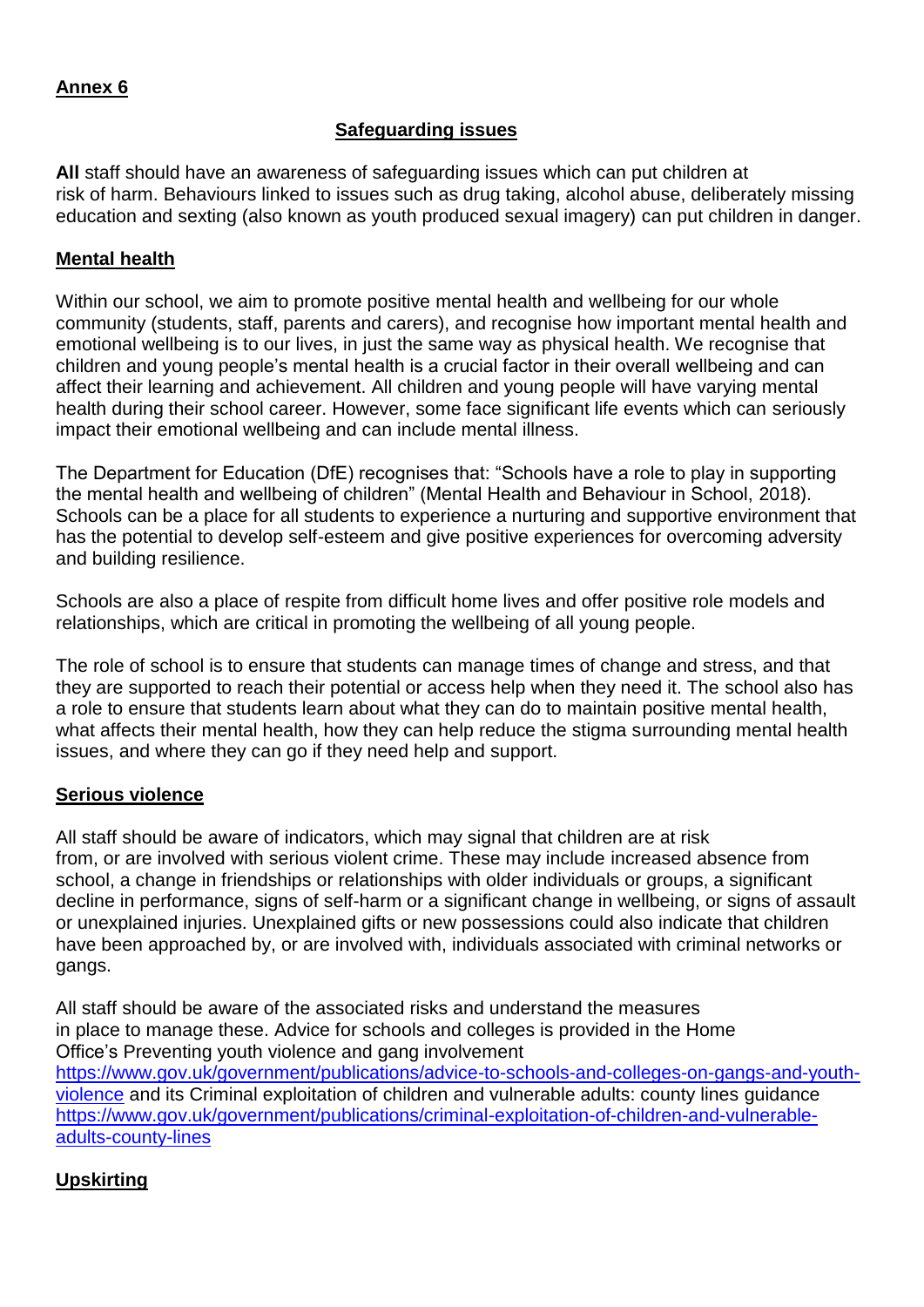'Upskirting' typically involves taking a picture under a person's clothing without them knowing, with the intention of viewing their genitals or buttocks to obtain sexual gratification, or cause the victim humiliation, distress or alarm. It is now a criminal offence and the perpetrator can face a sentence of up to 2 years in prison. Anyone of any gender can be a victim.

## **So-called 'honour-based' Abuse (including Female Genital Mutilation and Forced Marriage)**

So-called 'honour-based' Abuse (HBA) encompasses incidents or crimes which have been committed to protect or defend the honour of the family and/or the community, including female genital mutilation (FGM), forced marriage, and practices such as breast ironing. Abuse committed in the context of preserving "honour" often involves a wider network of family or community pressure and can include multiple perpetrators. It is important to be aware of this dynamic and additional risk factors when deciding what form of safeguarding action to take. All forms of HBA are abuse (regardless of the motivation) and should be handled and escalated as such. Professionals in all agencies, and individuals and groups in relevant communities, need to be alert to the possibility of a child being at risk of HBA, or already having suffered HBA.

## **Female Genital Mutilation**

FGM comprises all procedures involving partial or total removal of the external female genitalia or other injury to the female genital organs. It is illegal in the UK and is a form of child abuse with long-lasting harmful consequences.

Whilst **all** staff should speak to the designated safeguarding lead (or deputy) with regard to any concerns about female genital mutilation (FGM), there is a specific **legal duty on teachers**. If a teacher, in the course of their work in the profession, discovers that an act of FGM appears to have been carried out on a girl under the age of 18, the teacher **must** report this to the police.

## **Contextual safeguarding**

All staff should be aware that safeguarding incidents and/or behaviours can be associated with factors outside the school and/or can occur between children outside of these environments. All staff, but especially the designated safeguarding lead (and deputies) should consider whether children are at risk of abuse or exploitation in situations outside their families. Extra-familial harms take a variety of different forms and children can be vulnerable to multiple harms including (but not limited to) sexual exploitation, criminal exploitation, and serious youth violence. Children's social care assessments should consider such factors, so it is important that schools provide as much information as possible as part of the referral process. This will allow any assessment to consider all the available evidence and the full context of any abuse. Additional information regarding contextual safeguarding is available here:

<https://contextualsafeguarding.org.uk/about/what-is-contextual-safeguarding>

Link to OSCB guidance on contextual safeguarding [https://www.oscb.org.uk/safeguarding](https://www.oscb.org.uk/safeguarding-themes/contextual-safeguarding/)[themes/contextual-safeguarding/](https://www.oscb.org.uk/safeguarding-themes/contextual-safeguarding/)

## **Children missing from education**

All staff should be aware that children going missing, particularly repeatedly, can act as a vital warning sign of a range of safeguarding possibilities. This may include abuse and neglect, which may involve sexual abuse or exploitation and child criminal exploitation. It may indicate mental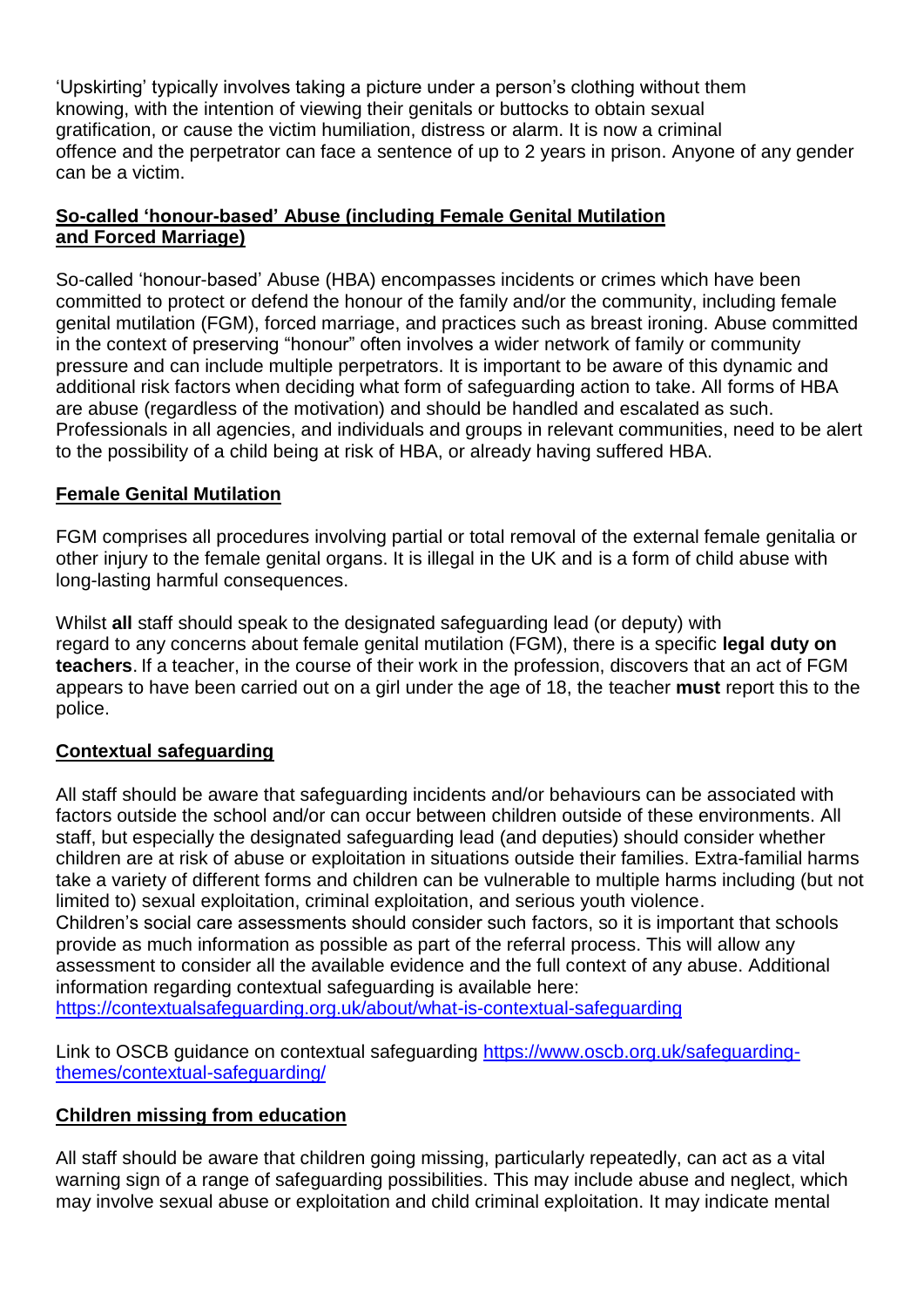health problems, risk of substance abuse, risk of travelling to conflict zones, risk of female genital mutilation or risk of forced marriage. Early intervention is necessary to identify the existence of any underlying safeguarding risk and to help prevent the risks of a child going missing in future. Staff should be aware of their school's or college's unauthorised absence and children missing from education procedures.

# **Child sexual exploitation (CSE) and child criminal exploitation (CCE)**

Both CSE and CCE are forms of abuse and both occur where an individual or group takes advantage of an imbalance in power to coerce, manipulate or deceive a child into sexual or criminal activity. Whilst age may be the most obvious, this power imbalance can also be due to a range of othe29r factors including gender, sexual identity, cognitive ability, physical strength, status, and access to economic or other resources. In some cases, the abuse will be in exchange for something the victim needs or wants and/or will be to the financial benefit or other advantage (such as increased status) of the perpetrator or facilitator. The abuse can be perpetrated by individuals or groups, males or females, and children or adults. The abuse can be a one-off occurrence or a series of incidents over time and range from opportunistic to complex organised abuse. It can involve force and/or enticement-based methods of compliance and may, or may not, be accompanied by violence or threats of violence. Victims can be exploited even when activity appears consensual, and it should be noted exploitation as well as being physical can be facilitated and/or take place online.

## **Some of the following can be indicators of CCE:**

- children who appear with unexplained gifts or new possessions.
- children who associate with other young people involved in exploitation.
- children who suffer from changes in emotional well-being.
- children who misuse drugs and alcohol.
- children who go missing for periods of time or regularly come home late; and
- children who regularly miss school or education or do not take part in education.

## **The above CCE indicators can also be indicators of CSE, as can:**

- children who have older boyfriends or girlfriends; and
- children who suffer from sexually transmitted infections or become pregnant.

Link to OSCB guidance on CSE [https://www.oscb.org.uk/safeguarding-themes/child-exploitation](https://www.oscb.org.uk/safeguarding-themes/child-exploitation-modern-slavery/)[modern-slavery/](https://www.oscb.org.uk/safeguarding-themes/child-exploitation-modern-slavery/) and the CSE screening tool [https://www.oscb.org.uk/wp](https://www.oscb.org.uk/wp-content/uploads/2019/07/Child-Exploitation-Screening-Tool.pdf)[content/uploads/2019/07/Child-Exploitation-Screening-Tool.pdf](https://www.oscb.org.uk/wp-content/uploads/2019/07/Child-Exploitation-Screening-Tool.pdf)

Link to OSCB guidance on child criminal exploitation [https://www.oscb.org.uk/safeguarding](https://www.oscb.org.uk/safeguarding-themes/child-exploitation-modern-slavery/child-drug-exploitation-county-lines/)[themes/child-exploitation-modern-slavery/child-drug-exploitation-county-lines/](https://www.oscb.org.uk/safeguarding-themes/child-exploitation-modern-slavery/child-drug-exploitation-county-lines/)

Government Guidance: [Child sexual exploitation: guide for practitioners](https://www.gov.uk/government/publications/child-sexual-exploitation-definition-and-guide-for-practitioners)

## **County lines**

County lines is a term used to describe gangs and organised criminal networks involved in exporting illegal drugs (primarily crack cocaine and heroin) into one or more importing areas [within the UK], using dedicated mobile phone lines or other form of "deal line".

Exploitation is an integral part of the county lines offending model with children and vulnerable adults exploited to move [and store] drugs and money. Offenders will often use coercion,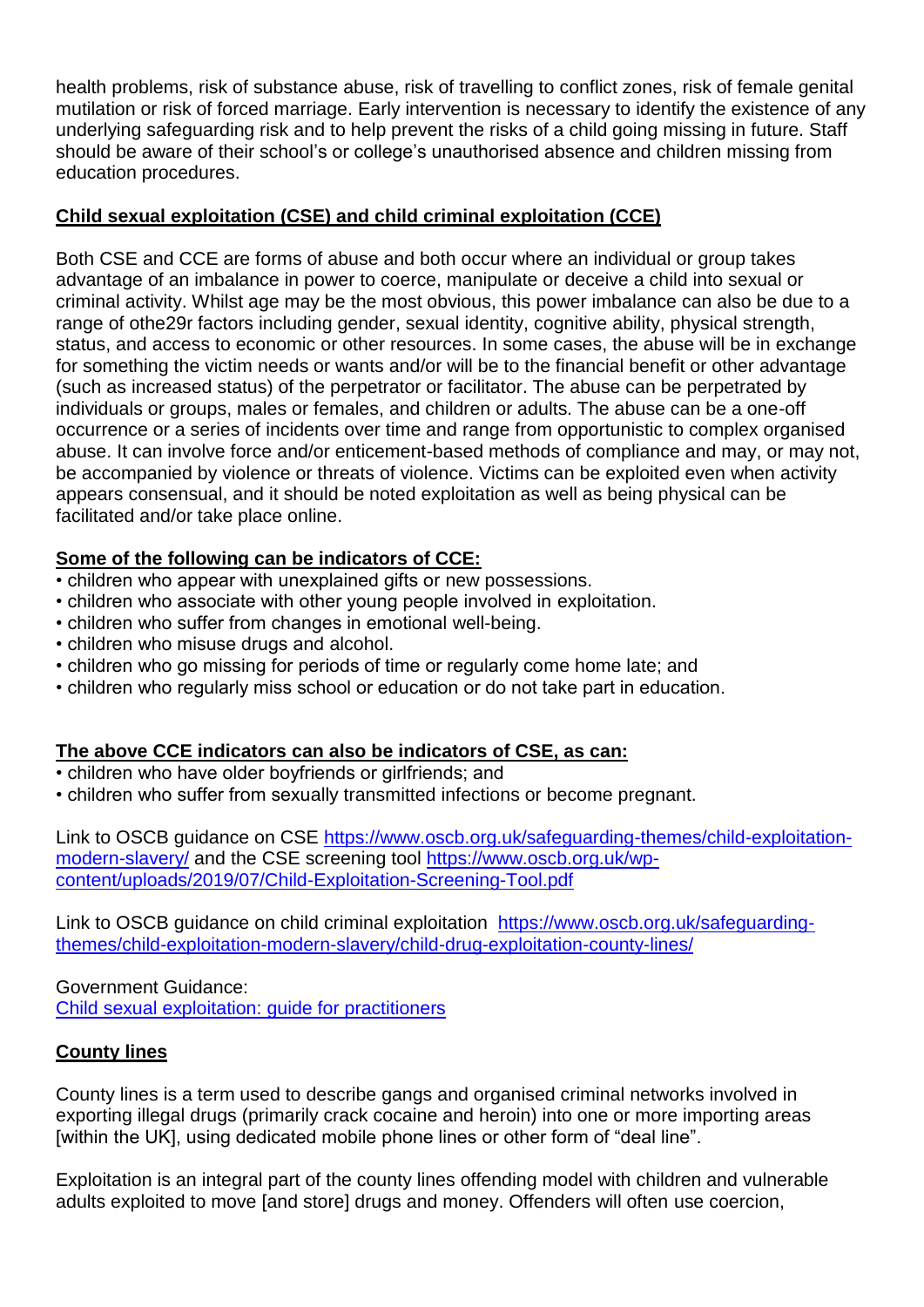intimidation, violence (including sexual violence) and weapons to ensure compliance of victims. Children can be targeted and recruited into county lines in a number of locations including schools, further and higher educational institutions, pupil referral units, special educational needs schools, children's homes and care homes. Children are often recruited to move drugs and money between locations and are known to be exposed to techniques such as 'plugging', where drugs are concealed internally to avoid detection. Children can easily become trapped by this type of exploitation as county lines gangs create drug debts and can threaten serious violence and kidnap towards victims (and their families) if they attempt to leave the county lines network.

One of the ways of identifying potential involvement in county lines are missing episodes (both from home and school), when the victim may have been trafficked for the purpose of transporting drugs and a referral to the National Referral Mechanism should be considered. If a child is suspected to be at risk of or involved in county lines, a safeguarding referral should be considered alongside consideration of availability of local services/third sector providers who offer support to victims of county lines exploitation.

## **Domestic abuse**

The Domestic Abuse Act 2021 received Royal Assent on 29 April 2021. The Act introduces the first ever statutory definition of domestic abuse and recognises the impact of domestic abuse on children, as victims in their own right, if they see, hear or experience the effects of abuse. The statutory definition of domestic abuse, based on the previous crossgovernment definition, ensures that different types of relationships are captured, including expartners and family members. The definition captures a range of different abusive behaviours, including physical, emotional and economic abuse and coercive and controlling behaviour. Both the person who is carrying out the behaviour and the person to whom the behaviour is directed towards must be aged 16 or over and they must be "personally connected" (**as defined in section 2 of the 2021 Act**) **Further information can be found in KCSIE 2021 ANNEX B.**

#### **Cybercrime**

Cybercrime is criminal activity committed using computers and/or the internet. It is broadly categorised as either 'cyber-enabled' (crimes that can happen off-line but are enabled at scale and at speed on-line) or 'cyber dependent' (crimes that can be committed only by using a computer). Cyber-dependent crimes include;

• unauthorised access to computers (illegal 'hacking'), for example accessing a school's computer network to look for test paper answers or change grades awarded;

• denial of Service (Dos or DDoS) attacks or 'booting'. These are attempts to make a computer, network or website unavailable by overwhelming it with internet traffic from multiple sources; and, • making, supplying or obtaining malware (malicious software) such as viruses, spyware, ransomware, botnets and Remote Access Trojans with the intent to commit further offence, including those above.

Children with particular skill and interest in computing and technology may inadvertently or deliberately stray into cyber-dependent crime.

If there are concerns about a child in this area, the designated safeguarding lead (or a deputy), should consider referring into the **Cyber Choices** programme. This is a nationwide police programme supported by the Home Office and led by the National Crime Agency, working with regional and local policing. It aims to intervene where young people are at risk of committing, or being drawn into, low level cyber-dependent offences and divert them to a more positive use of their skills and interests.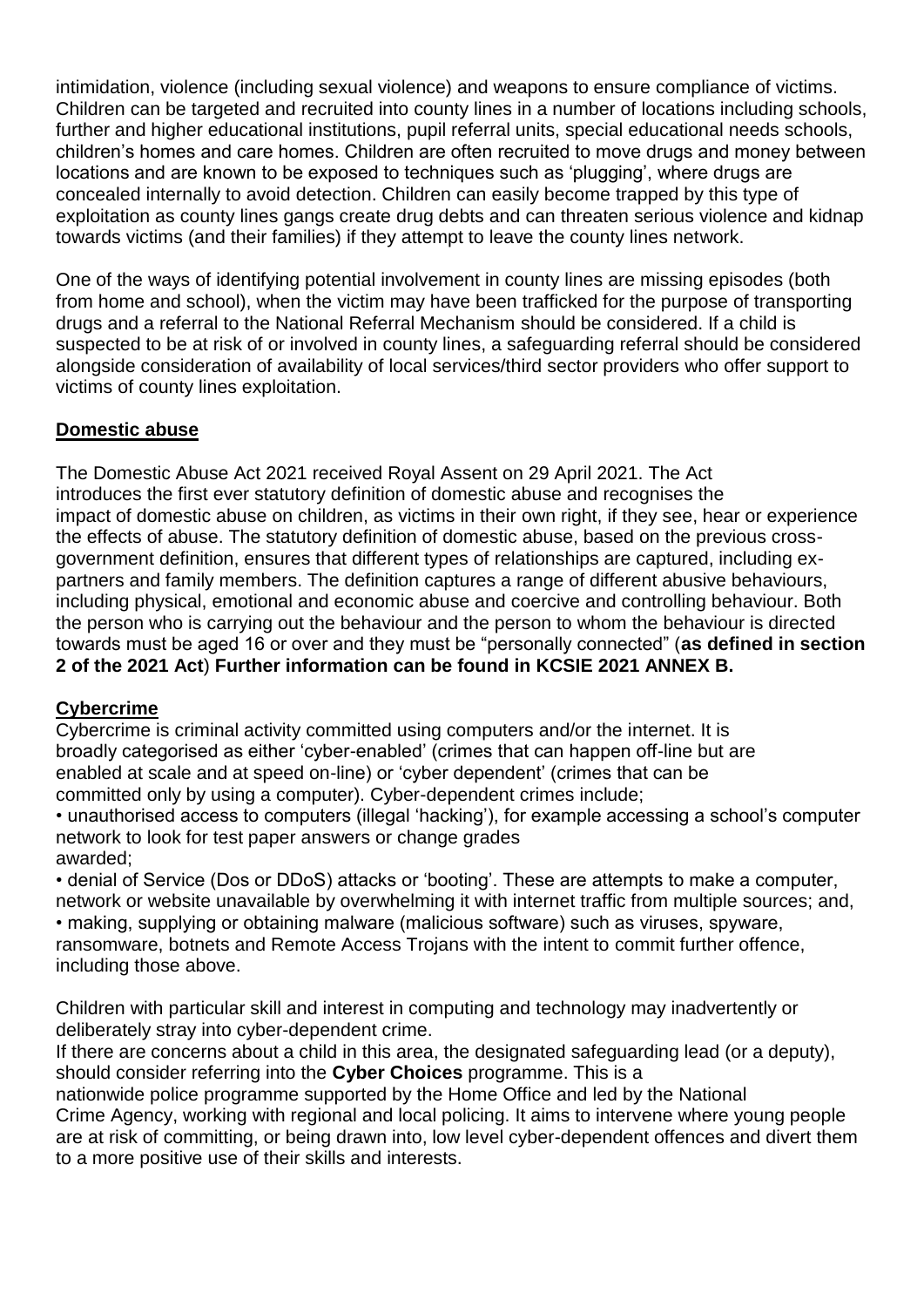Note that **Cyber Choices** does not currently cover 'cyber-enabled' crime such as fraud, purchasing of illegal drugs on-line and child sexual abuse and exploitation, nor other areas of concern such as on-line bullying or general on-line safety. Additional advice can be found at: [Cyber Choices,](http://www.cyberchoices.uk/) ['NSPCC-when to call the police'](https://www.npcc.police.uk/documents/Children%20and%20Young%20people/When%20to%20call%20the%20police%20guidance%20for%20schools%20and%20colleges.pdf) and [National Cyber Security Centre -](https://www.ncsc.gov.uk/) NCSC.GOV.UK

#### **Homelessness**

Being homeless or being at risk of becoming homeless presents a real risk to a child's welfare. The designated safeguarding lead (and any deputies) should be aware of contact details and referral routes into the Local Housing Authority so they can raise/progress concerns at the earliest opportunity. Indicators that a family may be at risk of homelessness include household debt, rent arrears, domestic abuse and anti-social behaviour, as well as the family being asked to leave a property. Whilst referrals and/or discussion with the Local Housing Authority should be progressed as appropriate, and in accordance with local procedures, this does not, and should not, replace a referral into children's social care where a child has been harmed or is at risk of harm **Further information around safeguarding issues can be found in KCSIE 2021 ANNEX B and on the OSCB website.**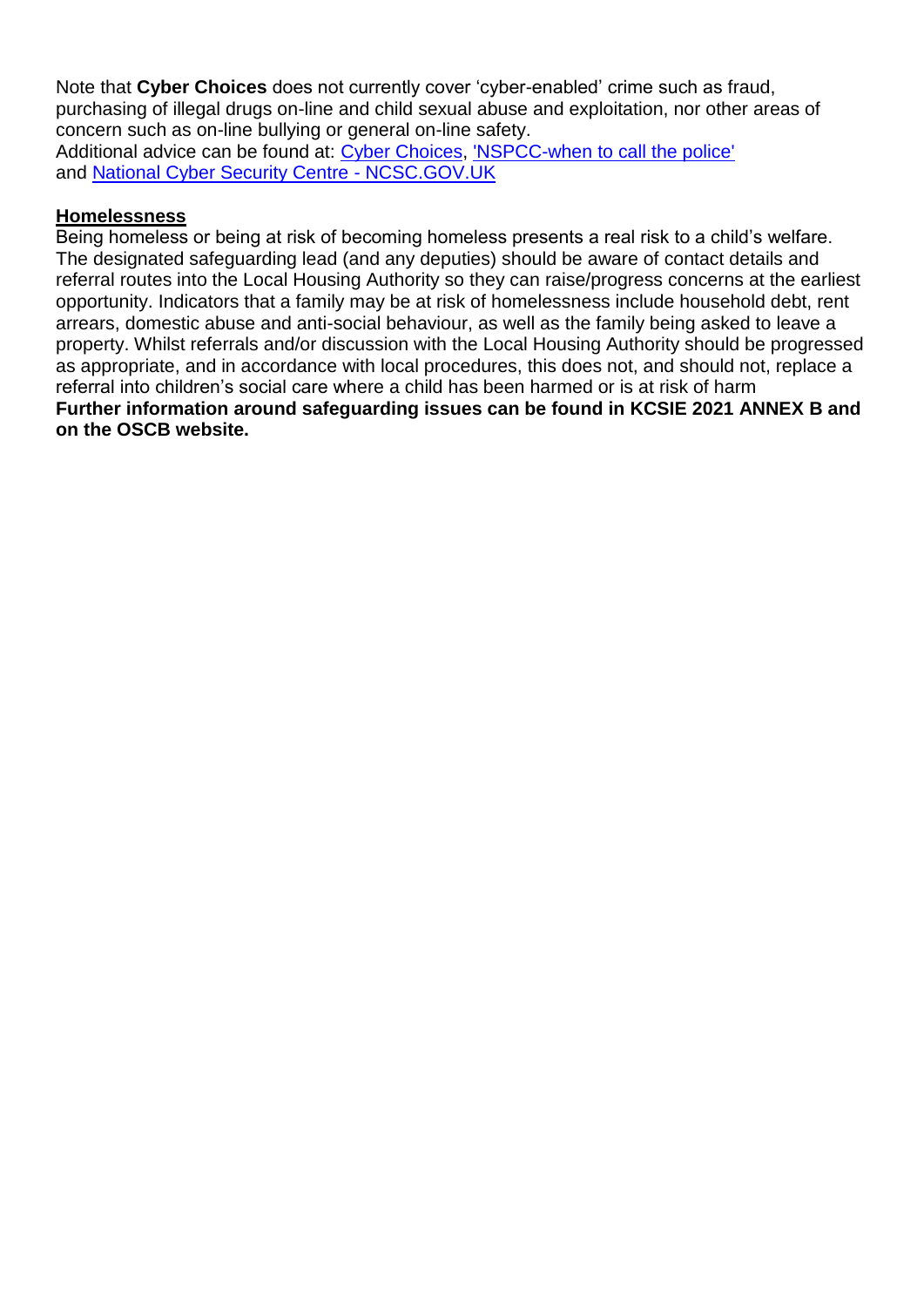#### **Staff Induction, awareness and training**

- All members of staff have been provided with a copy of Part One of "*Keeping Children Safe in Education"* (2021) which covers safeguarding information for all staff. School leaders will read the entire document. Further information regarding the guidance and requirements can be found in KCSiE 2021.
- The DSL will ensure that all new staff and volunteers (including temporary staff) are aware of the school's internal safeguarding processes.
- All staff members (including temporary staff) will receive training to ensure they are aware of a range of safeguarding issues.
- All staff members (including temporary staff) will receive regular safeguarding and child protection updates, at least annually.
- All staff members (including temporary staff) will be made aware of the school's expectations regarding safe and professional practice via the staff behaviour policy (or code of conduct) and Acceptable Use Policy.
- The DSL and Head of School will provide an annual report to the LAB detailing safeguarding training undertaken by all staff and will maintain up to date register of who has been trained.
- Although the school has a nominated lead for the LAB Terry Watts, all members of the local academy board will access appropriate safeguarding training which covers their specific strategic responsibilities on a regular basis.